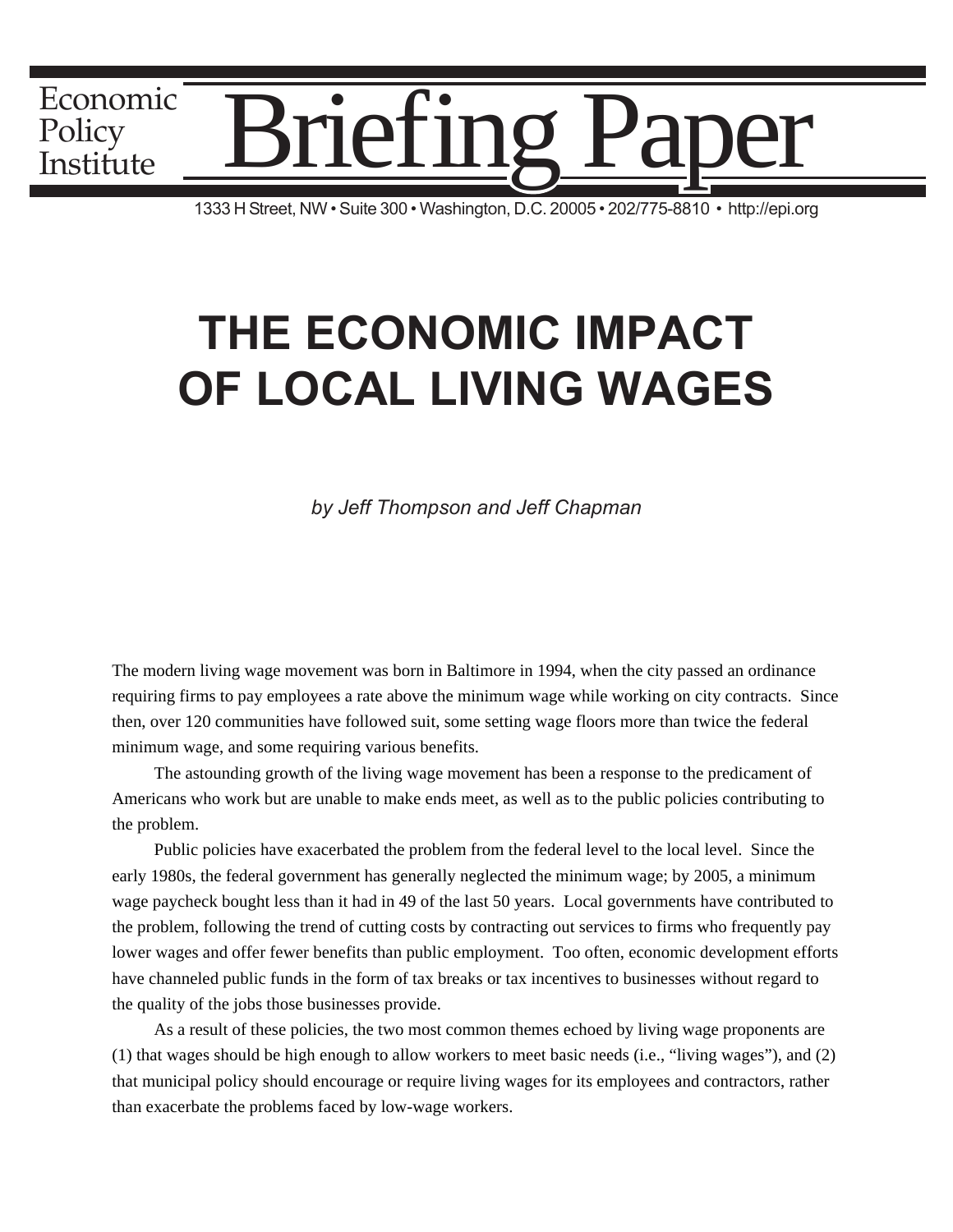Despite having common goals, living wage laws vary considerably in practice. Most cover employees working under municipal contracts. Some also cover municipal employees, employees of businesses receiving public economic development dollars, or employees of businesses located in districts that have benefited from significant public investment. Wage levels vary from one dollar above the federal minimum wage to over twice the minimum. Some exempt nonprofit organizations, while others primarily affect human service providers.

One characteristic most share is considerable scrutiny—by pushing for higher wages and challenging the way municipal governments operate, living wage policies have generated significant interest from many different parties. One of the chief concerns among all observers has been the economic effects for municipalities, workers, and firms.

Using the growing body of research that has empirically determined the actual effects of living wage policies, this study shows that:

#### *Living wage laws have small to moderate effects on municipal budgets.*

- A detailed survey of 20 cities found that the actual budgetary effect of living wage laws had been consistently overestimated by city administrators; actual costs tended to be less than one-tenth of 1% of the overall budget.
- Two separate studies of the Baltimore living wage found that city contract costs increased less than the rate of inflation.
- A study of the Los Angeles ordinance found no measurable effect on the city's fiscal health.
- A study of living wage ordinances in three New England cities found that contract costs only rose in one city.
- Multiple studies have shown that the bidding for municipal contracts remained competitive or even improved as a result of living wage ordinances.

#### *Living wage laws benefit working families with few or no negative effects.*

- Recent studies using original surveys in both Los Angeles and Boston have shown that the workers affected were mostly adults and mostly working full time.
- Both the Boston and Los Angeles studies also showed that most living wage workers were in households struggling to meet a basic-needs budget.
- In Baltimore and Boston, empirical studies have found no evidence of diminished employment.
- In Los Angeles, surveys of workers and firms show that job losses affected just 1% of workers getting a raise.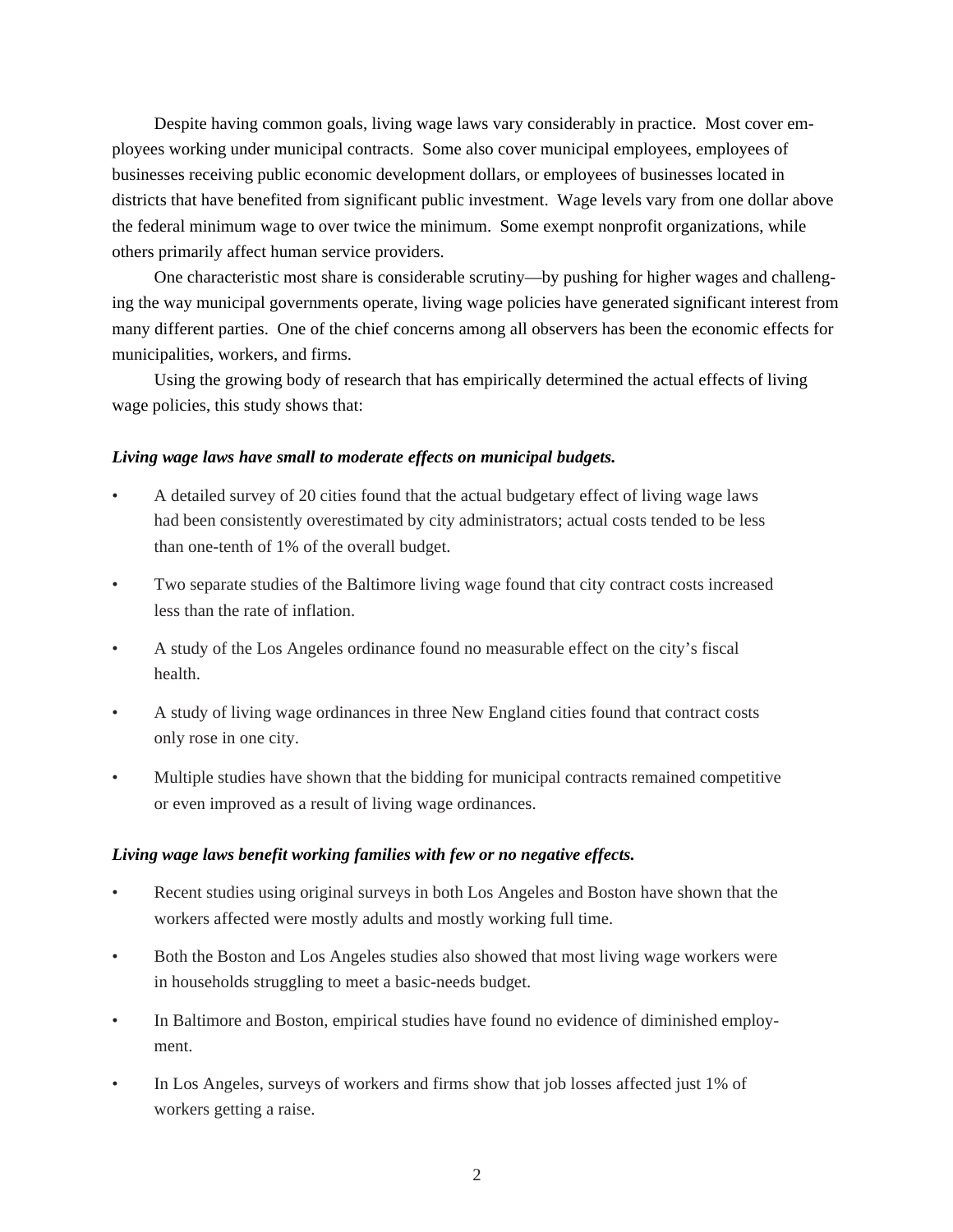- Two studies of San Francisco living wage policies found employment increased among airport workers and home health care workers.
- An exception to the general conclusion of research on living wages is a series of studies by David Neumark and Scott Adams that estimate relatively large wage gains and employment losses. The method of these studies has been severely criticized, and the findings discredited by many researchers.

#### *Living wages laws have raised productivity and decreased turnover among affected firms.*

- Multiple studies of Baltimore, Boston, Los Angeles, and San Francisco have shown that firms enjoy lower turnover among employees as a result of the living wage ordinance.
- A study of home-care workers in San Francisco found that turnover fell by 57% following implementation of a living wage policy.
- A study of the Los Angeles ordinance found that absenteeism declined, and the decrease in turnover offset 16% of the total cost of the living wage ordinance.
- A study of the San Francisco airport found that annual turnover among security screeners fell from 95% to 19%, as their hourly wage rose from \$6.45 to \$10.00 an hour.

# **Effects of living wages on municipalities and consumers**

#### *Costs to municipalities*

One frequently raised concern is that the cost of the living wage might be passed onto the municipality through higher prices for contracts. If contract prices do increase, the municipal government will be faced with cutting services, raising taxes to pay for the higher costs, finding ways to become more productive, or some combination of the three.

A number of studies have examined changes in municipal contract costs resulting from living wage laws. In general, the evidence from enacted ordinances, as well as the more carefully prepared prospective studies, shows that the overall cost of contracts does not rise significantly.

In 1996, one year after the implementation of the first modern living wage ordinance in Baltimore, the Preamble Center for Public Policy published a study reviewing the fiscal costs of the ordinance. The Preamble study used data on city contracts and interviews with contractors and found that, in the first year under Baltimore's living wage law, the real cost of city contracts actually decreased. Nominal contract costs rose 0.2%, but after adjusting for inflation costs declined by 2.4%. Expenses associated with implementing the law and monitoring contractors' compliance were also shown to be minimal, "with the City allocating about 17 cents per person annually for this purpose" (Weisbrot and Sforza-Roderick 1996, 10).

Two years after Preamble's study, the Employment Policies Institute (EmPI) published a vitriolic response, even charging the Preamble researchers with fabricating evidence in order to reach their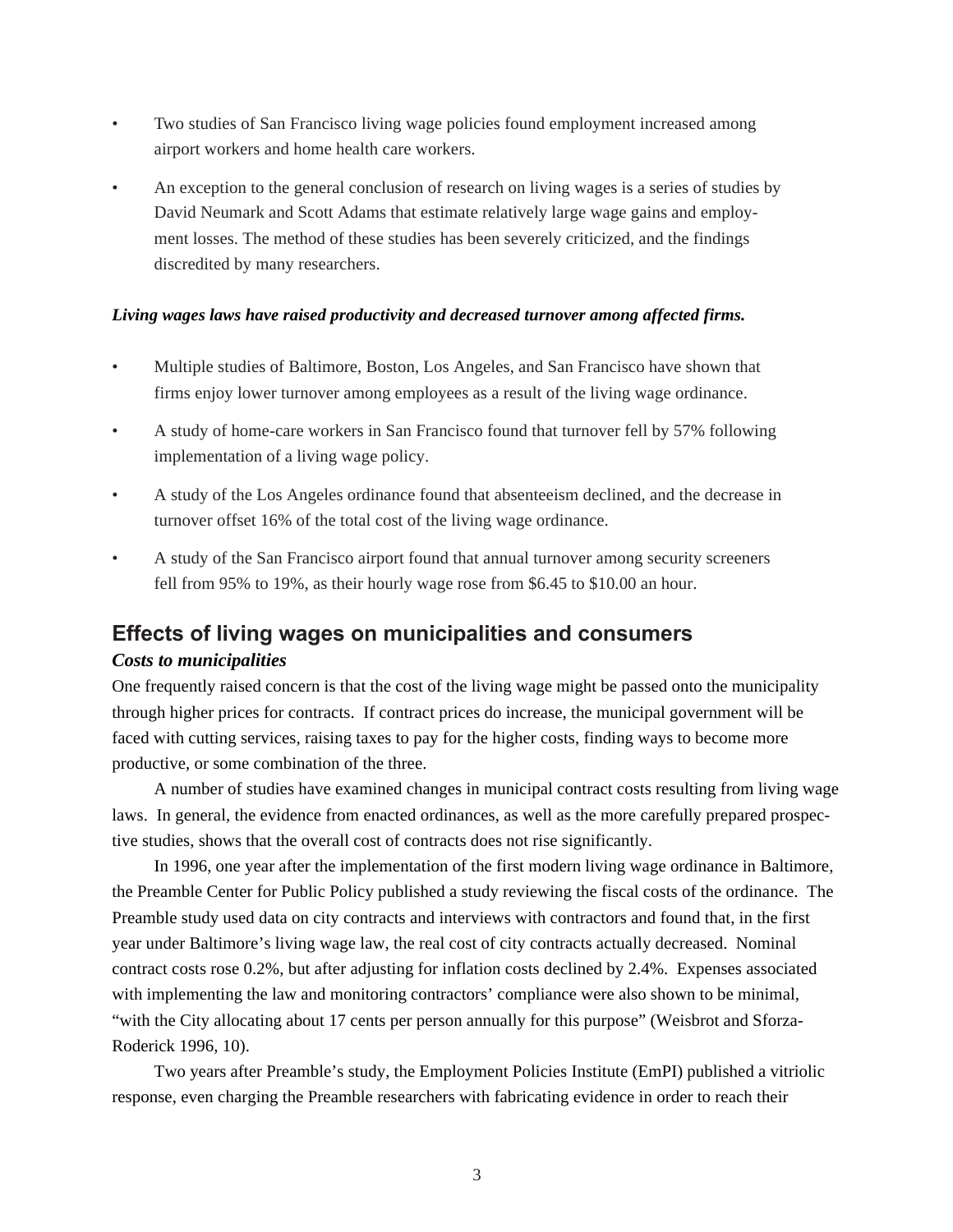desired conclusions.<sup>1</sup> Despite its use of heavily charged rhetoric, nowhere does the EmPI study refute Preamble's key finding—that the living wage ordinance had no discernible impact on contract costs. In fact, the EmPI study does not present a new interpretation of what actually happened to the overall cost of contracts, possibly because their analysis did not yield significantly different results than Preamble's.2

EmPI's key accusation was that Preamble "created out of whole cloth a fictitious multi-milliondollar contract." According to EmPI, the results of the Preamble study hinged entirely on the inclusion of this "whipped-up" contract. Despite EmPI's apparent attempt to make the casual reader believe that the Preamble authors made up a contract from thin air, the disagreement between EmPI and Preamble was not whether the contract existed, but whether it was in fact an extension of an existing contract and therefore exempt from the ordinance.<sup>3</sup> EmPI also accused Preamble of omitting contracts about which information was actually not available at the time of the earlier Preamble study.

In their reply to EmPI's charges, the Preamble researchers showed that even accepting each of EmPI's charges does not change the conclusion that Baltimore's living wage ordinance did not significantly increase contract costs (Preamble 1998).

In 1999, the Economic Policy Institute (EPI) published the third study of the Baltimore experience. Analyzing contracts that could be directly compared before and after the implementation of the ordinance, the EPI research associates from Johns Hopkins University found that the nominal contract costs for the city rose just 1.2%—lower than inflation during the same period—and concluded that the "budgetary impact of the living wage [in Baltimore] has, to date, been insignificant" (Niedt et al. 1999, 6-9). Despite the overall real decline in contract costs during the period under study, there was a range of results for different contract types. Some contracts experienced moderate price decreases, while others grew considerably. The overall price for the heavily effected janitorial contracts, for example, rose 16.6% in nominal terms, with specific contracts seeing price increases ranging from less than 1% to over 50%. The overall budgetary impact of these contracts, however, was negligible as cost increases in other contract areas were more modest. The EPI study's overall conclusion was that "the widely voiced fear that [the living wage ordinance's] implementation would place intolerable strains on the city's budget have not yet materialized."

The research conducted since these early studies on Baltimore has tended to confirm the initial findings of negligible overall increases in contract costs. In 2003, Andrew Elmore surveyed administrators in 20 cities and counties that had adopted living wage ordinances that had been in force at least one year by late 2001. Each of these municipalities also had the "administrative capacity to produce cost impact estimates, formal internal evaluations, or other empirical assessments of the effects of their laws." Elmore's main finding was that in most municipalities "contract costs increased by less than 0.1% of the overall local budget in the years after a living wage law was adopted" (Elmore 2003, 2). Municipalities widely overestimated the costs of the living wage ordinances: the City of Berkeley, California, for example, projected the living wage would result in \$479,425 in higher contract costs, but the actual increase turned out to be less than half that amount. Elmore reports that, despite the negligible overall costs of living wage ordinances, in each city there were a few contracts that did experience significant price increases. Predictably, these few contracts were labor intensive operations that employed a large number of workers concentrated at low wages, notably janitorial and security guard services.<sup>4</sup>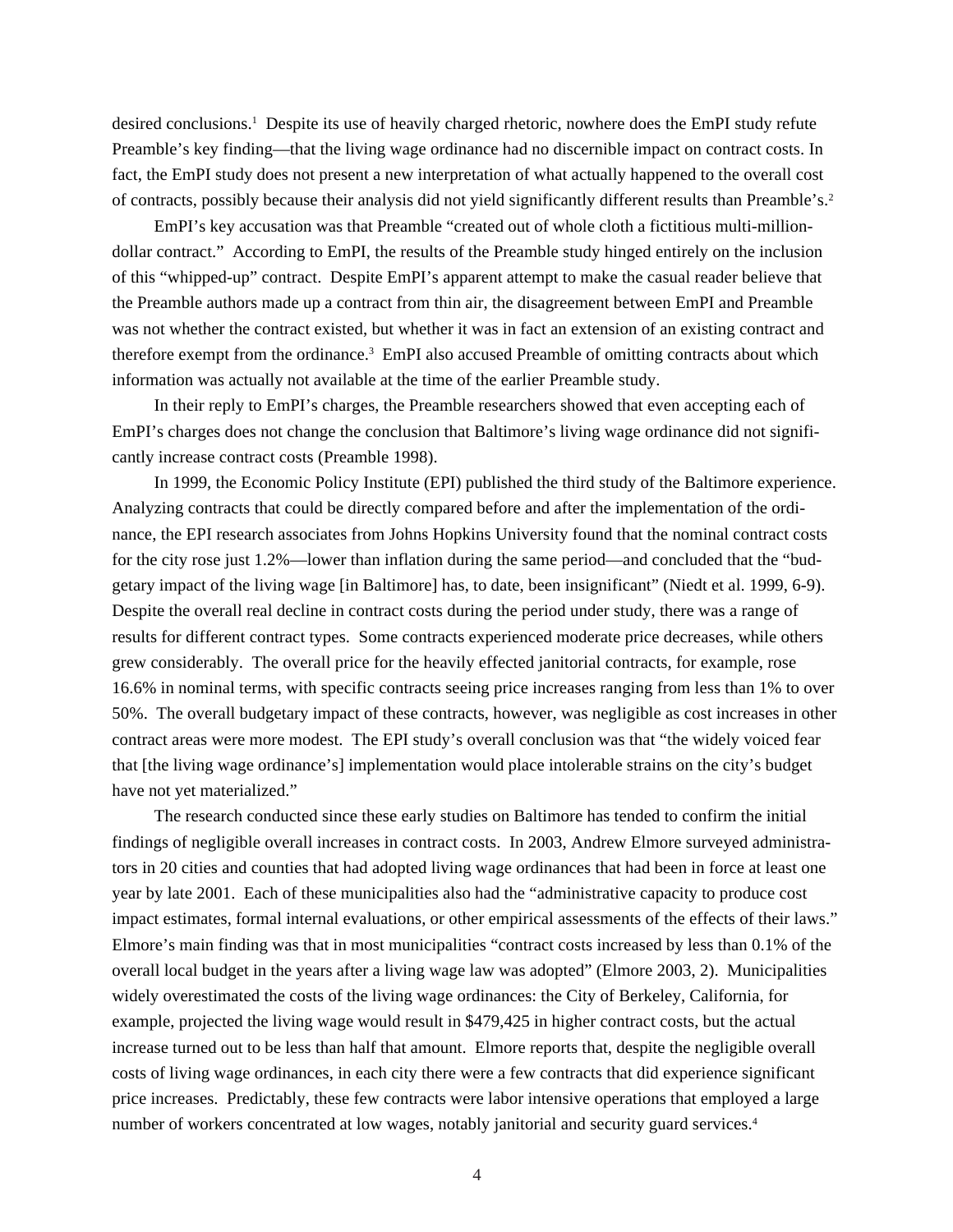Elmore also found that municipalities that extended their living wage ordinances to cover human services providers, such as home health care or child care, experienced slightly higher contract price increases, ranging from 0.3%–2.8% of local human services budgets (Elmore 2003, 7). These higher (though still modest) price increases could result from a range of factors, not least of which includes large concentrations of low-wage workers and a willingness of municipalities to pick up at least some of the increased wage bill of community-based nonprofit organizations.

An exhaustive study of three New England cities by researchers from the University of Massachusetts confirmed the general finding that modest costs should be expected, but found that one particular type of bidding process that is more likely to lead to cost increases—the use of unit-cost bidding. In Boston and New Haven, Connecticut, falling or stagnant costs for other contracts balanced out increases in unit-cost contracts, resulting in 7% and 11% declines overall, respectively (Brenner and Luce 2005, 25). In Hartford, Connecticut, the ordinance covered only two contracts, both of which used unit-cost bidding, resulting in an overall increase in cost. Unit-cost bidding is used for services such as security or temporary office help, where the city is unable to predict exactly how much of a need they will have in advance. Instead of bidding on the price of providing services for the entire period, firms bid on the price of one hour of service provision. Perhaps because of the clearer connection to the costs of increased wage floors, this practice appears to make it easier for firms to pass on the costs to the city.

The authors also identified a strategy that tends to lead to lower costs—consolidating multiple services into a single contract. They give the example of Multnomah County, Oregon, where consolidating janitorial services at the Department of Corrections, courthouse, and county jail into a single contract saved the county money and may also have improved the firm's approval rating and turnover rate.

Overall, the study adds more evidence to the finding that living wage ordinances do not put undue strain on city or county budgets. As the director of Boston's Living Wage Division said, "We also have not seen increased costs to maintain city contracts. Vendors and the city have successfully absorbed the cost of the living wage ordinance. There has been no adverse financial impact on the city. The living wage ordinance has been good for Boston."

Richard Sander and Sean Lokey, in a study of the Los Angeles living wage, confirmed that living wage ordinances don't generate substantial increases in overall contract costs, concluding, "Apart from the direct costs of the living wage ordinance to the city budget (about \$500,000 in 1998 and \$3–4 million when the living wage ordinance is fully implemented) and the administrative costs of implementation (also around \$500,000 in 1998), there is no significant positive or negative effect on the city's fiscal health or the local economy from the living wage ordinance" (Sander and Lokey 1998, 10). They do, however, identify some contracting arrangements that can lead to higher costs. In these cases, if a city intends to absorb added costs and informs contractors of this intention, there is little reason to expect that the city won't face increased costs on those contracts. Overall, though, they found total labor costs to have increased by about \$2.5 million, a far cry from their prediction before the fact of \$30 to 40 million (Williams and Sander 1997, 62; Sander and Lokey 1998, 10).

Although not primarily concerned with the cost of the ordinance to the city of Los Angeles, a study by University of California Riverside economist David Fairris, UCLA researcher David Runsten, and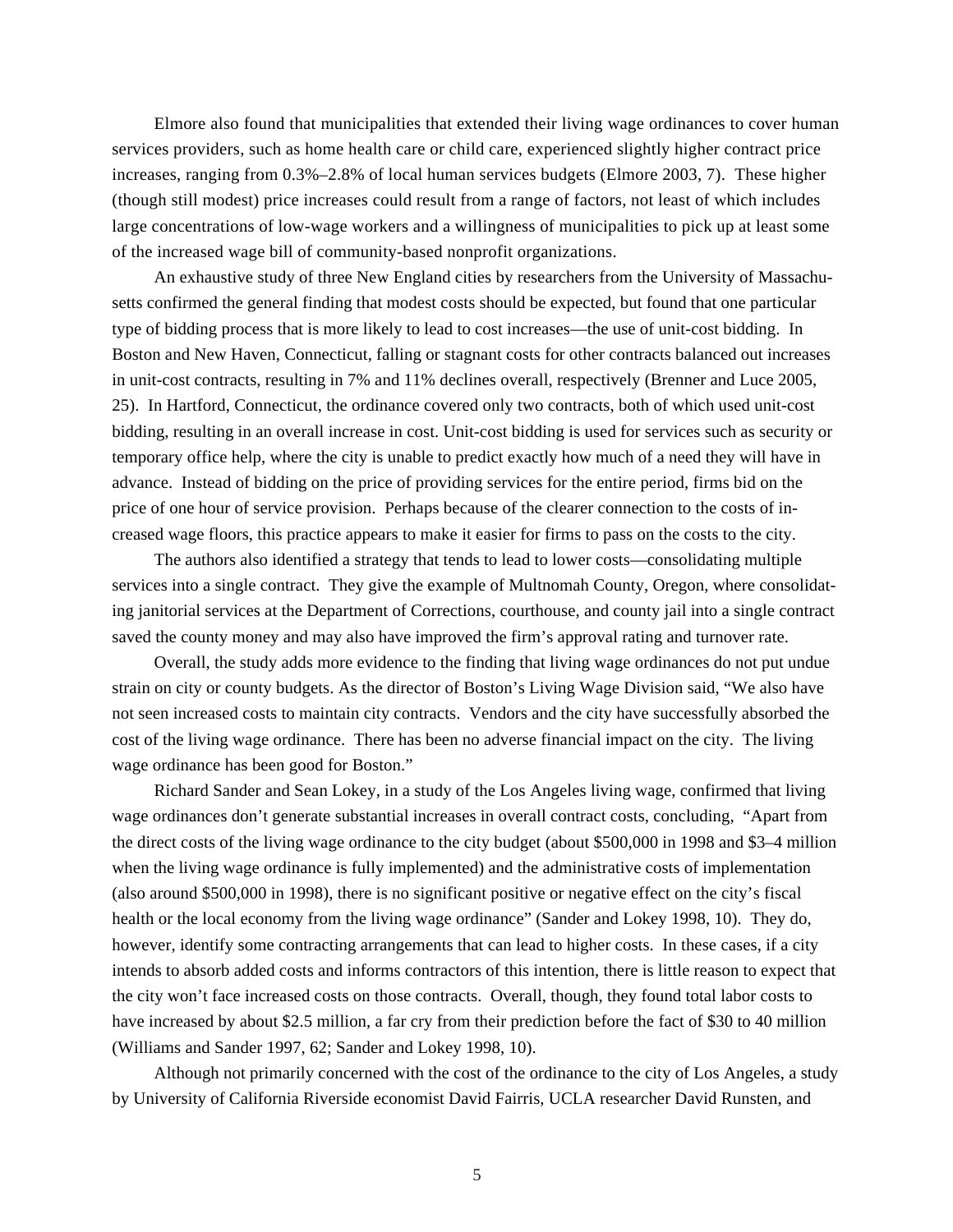colleagues at the Los Angeles Alliance for a New Economy (LAANE) reaches similar conclusions on this issue. The LAANE study includes surveys of affected workers, affected firms, and a comparable control group of firms not affected by the ordinance. Conducted several years after adoption and major modification of the living wage ordinance, these surveys support the finding that some firms have been able to pass costs through to the city, and similarly conclude that specific contracting arrangements are responsible in some cases. Most surveyed firms did not answer questions about cost pass-through, but half of those answering indicated that they were able to pass at least some of their costs on to the city (Fairris et al. 2005, 93). Qualitative evidence gathered in interviews suggests that this pass-through, including some firms billing the city in excess of the cost increases they actually experienced, results from contracts that are tied to these firms' hourly wage costs.

The general conclusion of the available evidence is that, while some firms do increase prices to municipal governments, these price increases generally have only a negligible impact on city budgets. These increases are less than what many municipal governments had expected when they were preparing cost projections in anticipation of law changes, and much smaller than what was predicted by opponents of living wage laws.

#### *The bidding environment*

A handful of studies have looked at what happens to the competitiveness of the bidding process following the implementation of a living wage ordinance and have found that the competitive bidding process itself may be an important reason behind constrained growth in contract prices following adoption of living wage ordinances.

 Sander and Lokey found that contract competitiveness played an important role in their findings. Of 30 firms surveyed 18 months after implementation of the living wage ordinance, they found that for 17 firms, "the costs of the contract to the city did not change and employment levels dropped modestly, if at all. In most of these cases, it is clear that the reason costs were absorbed by employers was the presence or introduction of competitive bidding" (Sander and Lokey 1998, 8). About one-quarter of the other contracts did experience cost increases, in large part because, as Sander and Lokey explain, "these were contracts that were not competitively bid; the city has a long-term relationship with a particular firm, and the firm was asked to determine the amount of the increased cost" (Sander and Lokey 1998, 8).

In their analysis of the Baltimore ordinance, Preamble reports that "from interviews with contractors it appears that it is a common practice to try to underbid the previous year's contract, and it may be that the competitive pressures of the bidding process were enough that contractors were forced to absorb the increased costs from the living wage" (Preamble 1998, 9). The competitive bidding environment may prevent firms from passing costs back onto the municipal government, and the relatively small size of the costs of the living wage may make it still worthwhile for the company to continue to bid on contracts. It will be easier for firms to absorb small cost increases, rather than dramatically adjust operations (moving, laying off workers, not bidding, etc.).

Other studies have found similar results. Preamble's study of the Baltimore ordinance found that, despite opponents' predictions to the contrary, contracts that faced the largest increases in the wage bill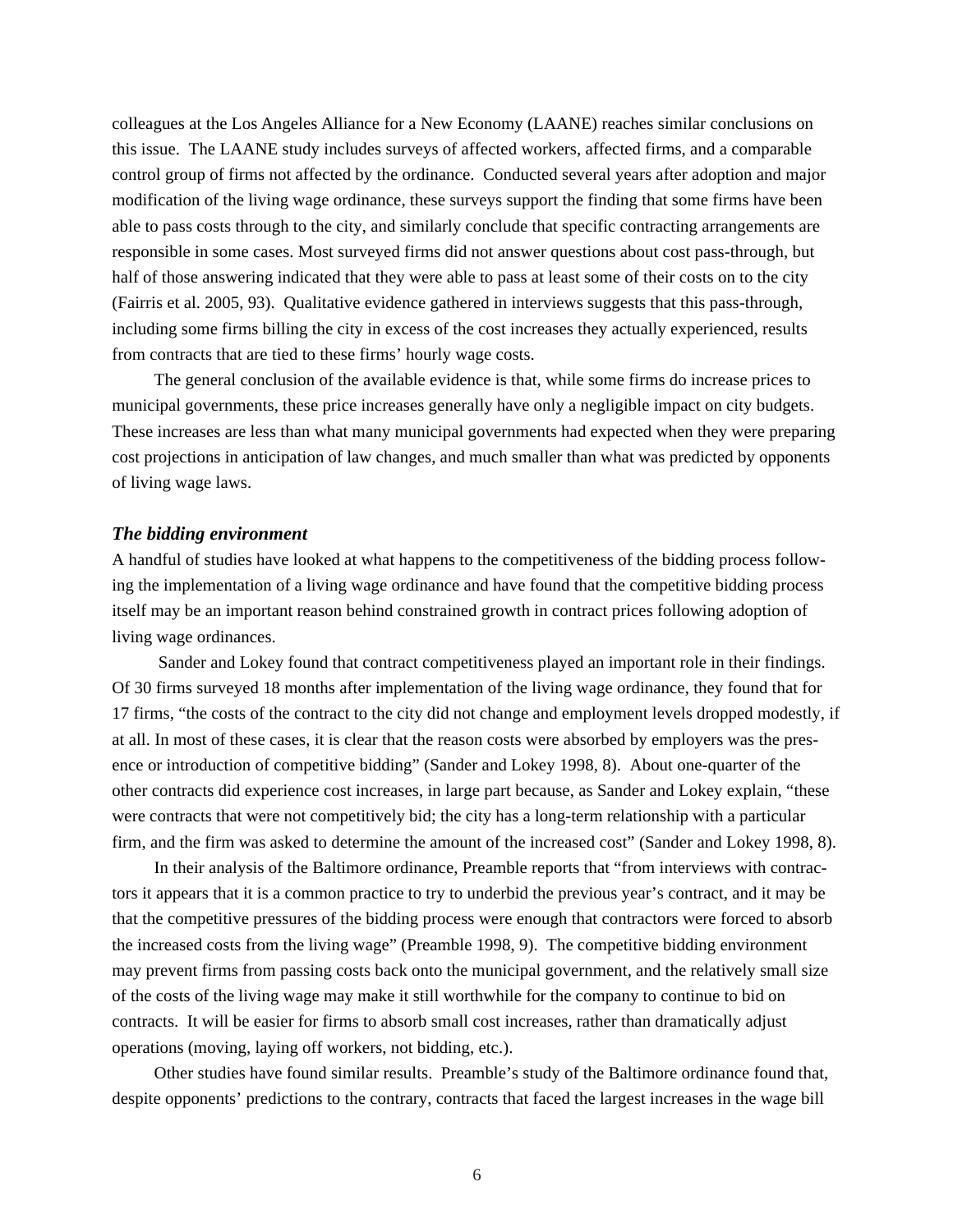saw an increased number of bids (Preamble 1998, 13).<sup>5</sup> Elmore's survey quotes one policy maker in Ypsilanti Township, Mich., as saying that there were "more bidders than ever, at better rates" following the living wage policy. In their study of New England cities, Brenner and Luce found that bids increased in one city (Hartford), didn't change in another (Boston), and declined in the third (New Haven). In Boston, only 6% of firms indicated that the higher wage requirements will affect their willingness to bid on future city contracts.

The LAANE employer survey asked Los Angeles contractors about their attitudes toward city contracts following the adoption of the living wage. Seventy percent of firms had not changed their attitude toward city contracting; a significant minority (19%) indicated that they were less likely to seek city contracts in the future (Fairris et al. 2005, 111). Whether such intentions are honest, or are merely political posturing, is unclear. Brenner reports that in the case of Corvallis, Oregon, despite several firms threatening to not bid on future contracts, the city finance director reports that every firm contacted has submitted a bid, "and the bids have continued to be competitive" (Brenner 2004, 22).

A common sentiment expressed by contractors in Baltimore was that the higher wage floor leveled the playing field. As one bus company manager stated, "We feel more able to compete against businesses that were drastically reducing wages in order to put in a low bid." The LAANE employer survey found that 11% of firms consider it easier to compete for city contracts following the living wage policy (Fairris et al. 2005, 111). These firms felt that the new policy had made it possible for "scrupulous" companies paying decent wages to compete against firms whose main strategy is to drive down wages. Elmore's survey indicates that following adoption of a living wage, some cities instituted competitive bidding for contracts that had not been put out for bid in many years. These cities report that the return to bidding led to cost savings.

Brenner and Luce (2005) determined that the large increase in the number of bidders in Hartford was the result of more security firms willing to bid because of the living wage ordinance. Previously, firms that paid their workers higher wages were unwilling to bid when the outcome of the contract was determined exclusively by who could offer the lowest wages. One security guard contractor remarked, "Most companies with any business sense would concentrate on a higher wage niche, because there is more stability involved, and it gives you better control of the business, and allows you to preserve your reputation." Similar sentiments were expressed in New Haven, where that city's comptroller noted that the living wage "puts all vendors on equal footing… [and] it has leveled off undercutting." Under the ordinance, competition for contracts is determined by more than which firms can drive wages down the lowest, and is influenced by other factors, such as service quality.

#### *Costs to consumers*

One of the most comprehensive, post-passage studies of a living wage ordinance followed the implementation of the living wage at the San Francisco International Airport (SFO). The SFO policy is almost universally applied to the airport workforce, directly affecting the wages of about 5,400 workers<sup>6</sup> (Reich 2005, 119). The living wage policy is actually part of a series of policies called the Quality Standards Program (QSP) that includes a wage floor. Unlike most other living wage ordinances, the affected firms don't provide services for a municipal government, but instead operate in a publicly owned facility.7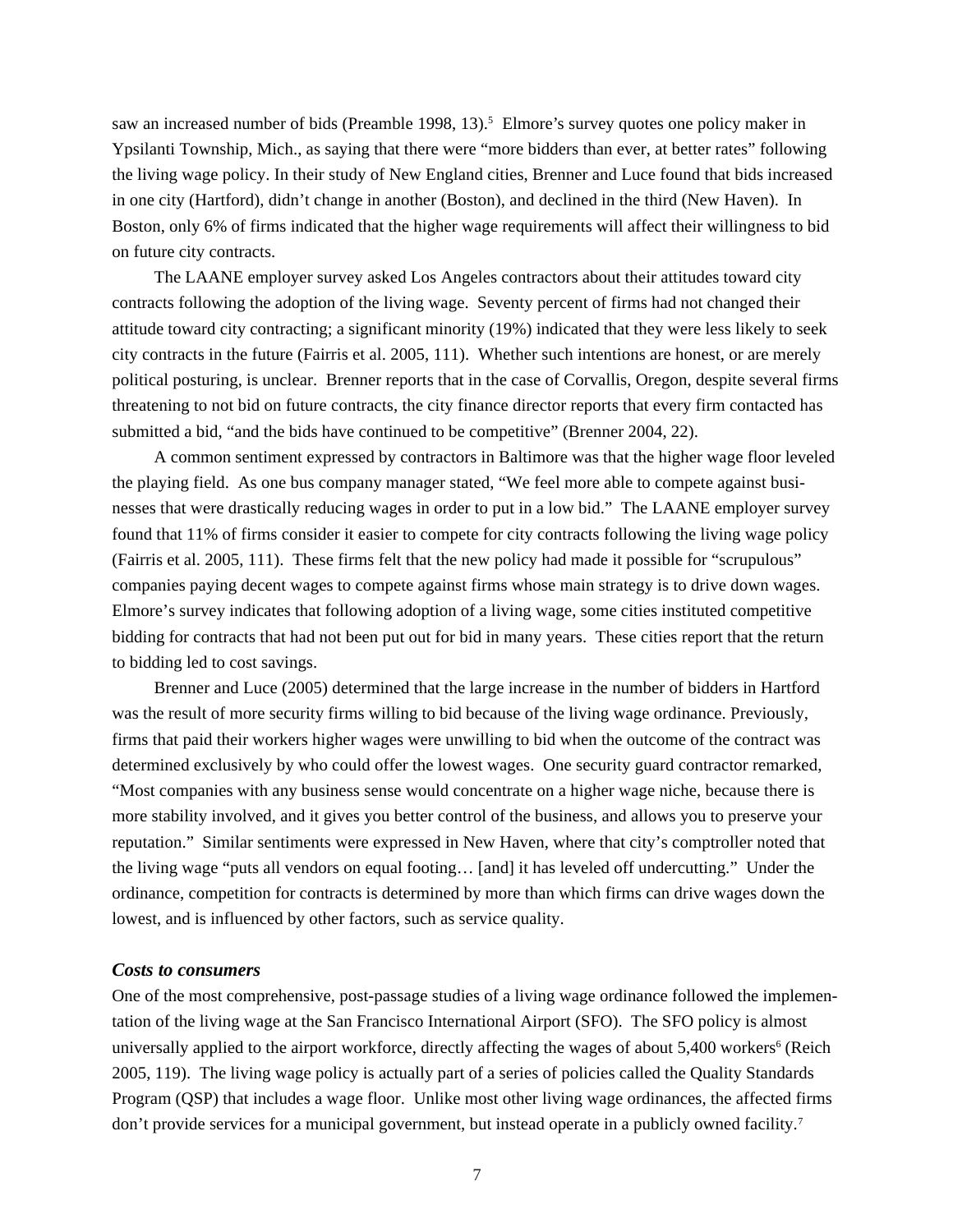Most of the study, produced by Michael Reich and colleagues at UC Berkeley, concerns the employment and other economic impacts of the QSP (which will be discussed in the next section), and addresses the issue of cost increases faced by airport consumers. Reich shows that even if the entire employee compensation cost of the QSP was passed on to consumers, the effect would be relatively minor—an increase of \$1.42 per passenger, an amount unlikely to deter people from using SFO (Reich 2005, 124). This hypothetical increase is substantially less than the \$5 "per segment" security tax implemented following September 11th and the \$4.50 departure tax proposed by the airport in 2001 to study options for a new runway<sup>8</sup> (Reich 2003, 49).

# **Effects of living wage ordinances on workers**

### *Living wage workers*

The characteristics of workers who benefit have always been of interest to researchers studying the effects of living wage ordinances. Because of the policy's stated goals, information on the demographics and family income of the workers receiving raises is relevant when judging success.

The Los Angeles Alliance for a New Economy conducted a survey in 2002 of 320 randomly selected workers who benefited from the Los Angeles living wage ordinance. This survey proved to be a rich data source for information on the thousands of workers who received raises, showing that:

- 96% were age 20 and older; 58% were 35 and older
- 86% worked full time
- 71% had only a high school degree or less
- On average, workers had been in the workforce nearly 20 years
- 29% were African American
- 57% were female

The LAANE survey did not provide reliable family income data. Instead, LAANE analyzed a similar group of low-wage workers from the Current Population Survey, finding that 69% fell below a "basic needs" budget (Fairris et al. 2005, 38).<sup>9</sup>

Brenner and Luce surveyed 97 low-wage workers employed in the industries most affected by Boston's living wage policy.<sup>10</sup> The survey of this group of covered workers reveals a generally similar profile as Los Angeles:

- Workers were predominantly adult, full-time workers, who were disproportionately people  $of color<sup>11</sup>$
- The average age of covered workers in Boston was 32, with 95% age 20 or older (Brenner and Luce 2005, 51-52)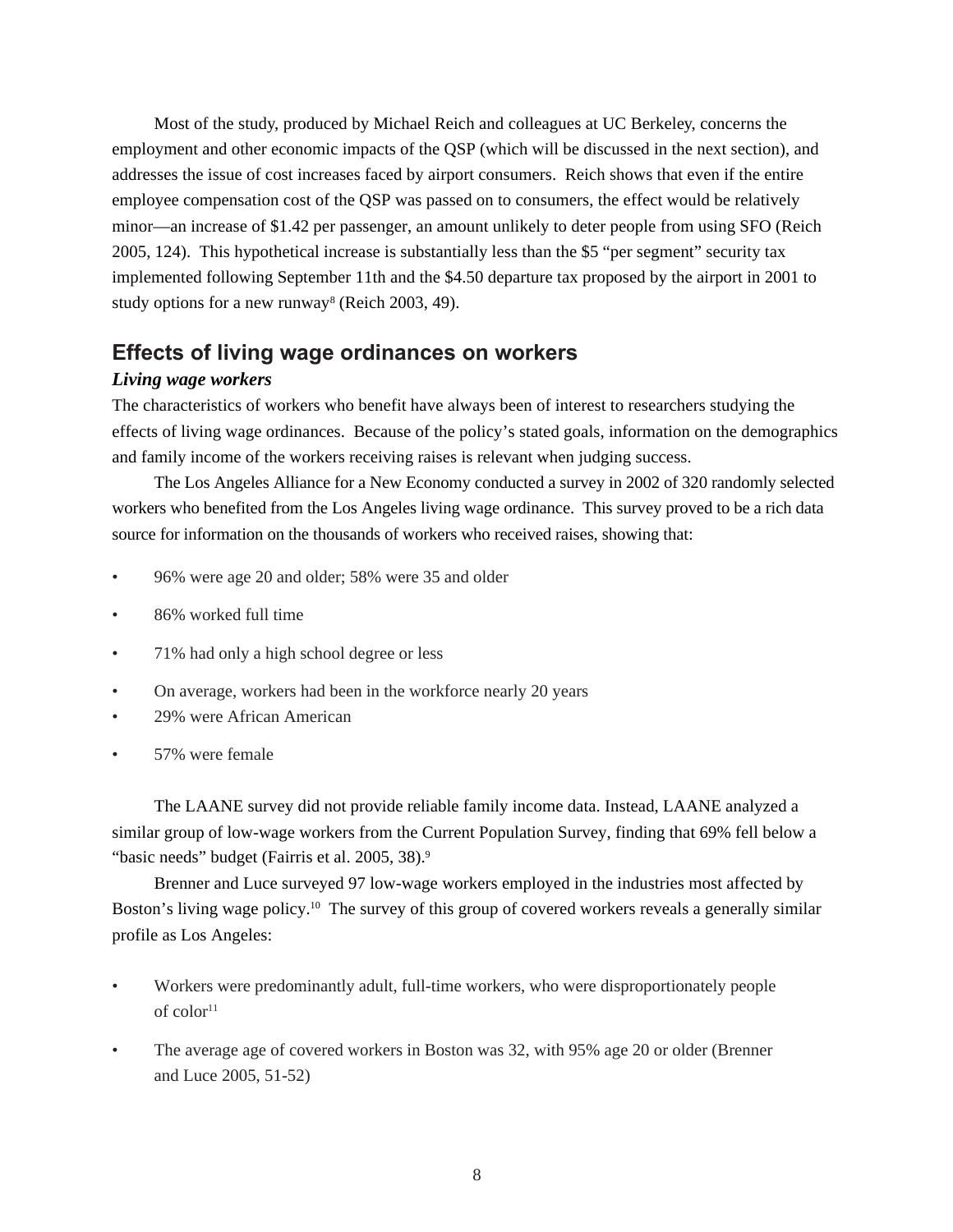- 40% of covered workers were African American, and 79% were female
- The average covered worker worked 43 hour per week (Brenner and Luce 2005, 60)

Workers benefiting from the Boston living wage policy were also disproportionately poor and lowincome, especially prior to its implementation. Among those covered workers getting a wage increase under the ordinance, over half (54%) were from households with incomes too low to afford even a basic needs budget. 12

One difference between the affected workers in Boston and Los Angeles is the level of education. Among workers impacted by Boston's living wage, 37% had only a high school degree or less, compared to 71% in Los Angeles (Fairris et al. 2005, 31). More than half of covered workers in Boston had a twoor four-year degree, and 11% had a master's degree (Brenner and Luce, 51). The reason for this difference is that the Boston ordinance primarily covers nonprofit social service providers (a workforce with relatively low wages and relatively high educational attainment), while the workers impacted by the Los Angeles ordinance primarily work at the airport and in a variety of service contract jobs for the city.

In the study of the San Francisco airport, Reich also reports some basic demographic characteristics of affected workers. Following the implementation of the QSP, more than three-quarters of affected workers were 25 or older, and 86% were non-white<sup>13</sup> (Reich 2005, 134).

#### *Employment effects*

A frequently expressed concern about living wage ordinances is that the increased cost might decrease employment opportunities for low-skilled workers by causing employers to hire fewer workers or even lay off employees. The employment impact of living wage ordinances is a primary focus of most recent living wage studies. In attempting to answer the question of whether or not living wage ordinances have a significant impact on employment, different researchers have used a variety of approaches, ranging from qualitative interviews with service contractors and affected workers, to detailed before-and-after analysis of impacted firms, to econometric analyses of readily available labor market data. Most of the available studies have concluded that there have been either no or only small employment losses as a result of adopting living wages.

At the time when the earliest analyses were conducted, there was not enough data to quantitatively assess the impact that living wage laws had on employment. Instead, researchers relied on qualitative surveys to develop an impression of the potential impacts on employment. In their 1996 study, researchers from Preamble interviewed 31 contractors affected by the wage increase. None of the firms, including the janitorial services most heavily impacted by the increase, reported reducing staffing levels as a result of the living wage requirement (Preamble 1996, 10). In 1999, Niedt interviewed 26 workers employed in jobs affected by the Baltimore living wage ordinance. Based on questions about conditions at their workplaces, Niedt concluded there was "no evidence that employment levels or working time had changed because of the living wage" (Niedt 1999, 27). Later studies have used quantitative data and more sophisticated techniques to answer the question about employment impacts, and have reached similar conclusions as these early studies.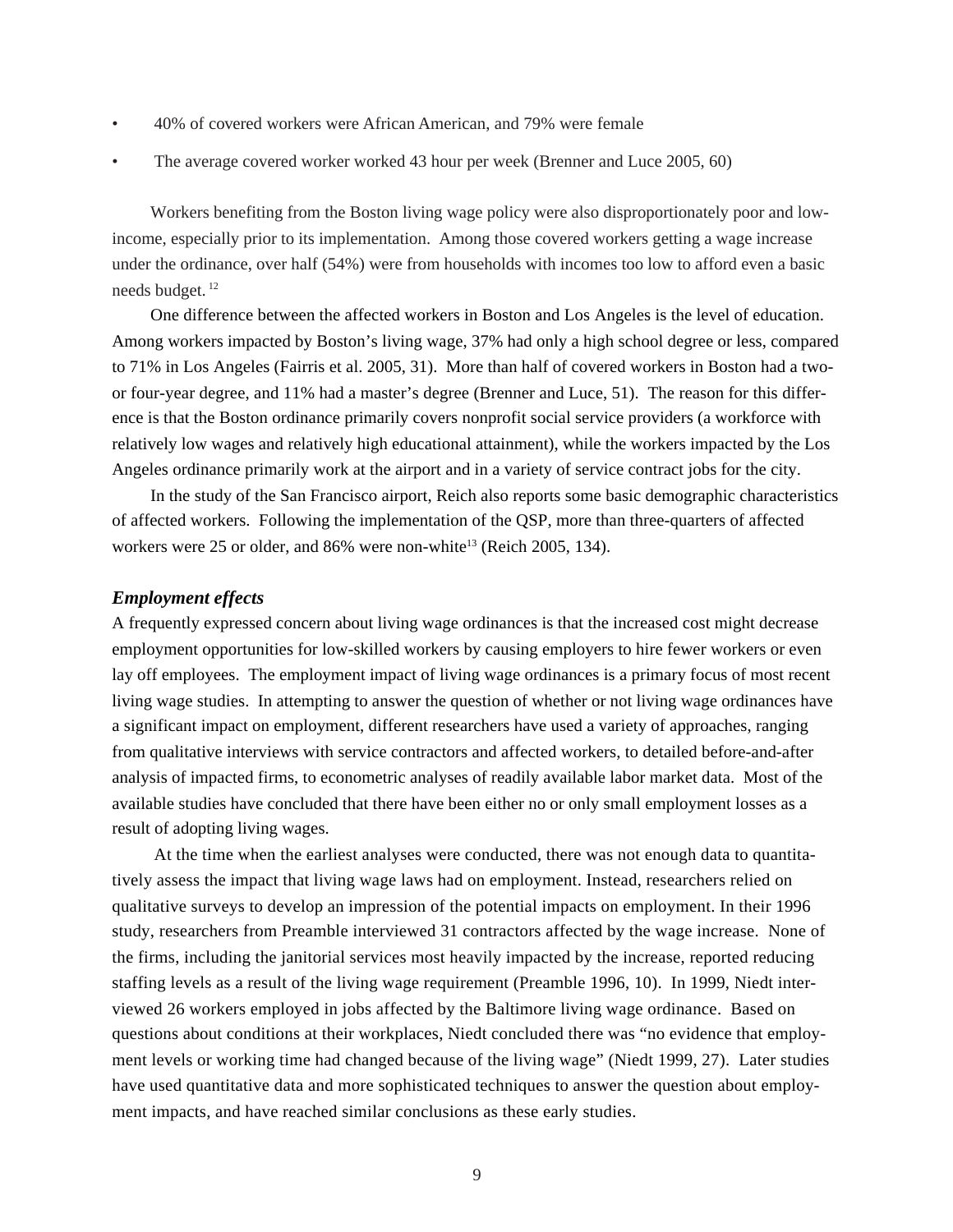In his post-passage study of the Boston living wage, Brenner found little evidence of job losses. There was no significant difference in changes in employment (total employment or full-time equivalent (FTE) employment) between contractors who were forced to raise wages because of the law and those that did not have to raise wages (Brenner 2005, 73). For example, affected firms added 22.1 FTE positions, while unaffected firms added 22.4.14 Also, the number of contract employees covered by the Boston ordinance increased more at firms that were forced to raise wages to comply than those that did not have to raise wages. Brenner's study documents that while approximately 1,000 workers received wage gains, there was no evidence of reduced employment or hours.<sup>15</sup>

The Los Angeles living wage ordinance directly raised the wages of an estimated 7,700 workers, according to the LAANE study<sup>16</sup> (Fairris et al. 2005, 20). This extensive study, using original surveys of firms and workers, found that job loss occurred for less than 1% of the covered workers, or 1.4% of those receiving mandatory wage increases. On the firm side, less than one in five affected firms reported making any staffing changes due to the living wage.<sup>17</sup>

The analysis by Reich et al. of the living wage policy at the San Francisco Airport concluded that there was no evidence of employment losses due to the policy. Despite a recession-induced decline in airport activity by early 2001, SFO employment in jobs covered by the QSP rose by more than 15% between 1998 and 2001—the period in which the QSP was implemented (Reich 2005, 129). As Reich et al. report, "this increase is surprising given that over the same period, airport activity declined by 9% and overall employment in the San Francisco [metropolitan area] increased by only 1%."18

Although her research focuses primarily on employee turnover, Candace Howes' findings from her study of the living wage ordinance for home-care workers in San Francisco also does not support claims of job loss. Over the four years of her study (late 1997-early 2002), the number of home-care workers increased by 54% (Howes 2002, 2).

A series of studies by Neumark and Adams are an exception to the general findings of studies of employment effects. They report significant decreases in employment as a result of cities adopting living wage policies. In at least five separate papers, Neumark and Adams examine the effects of living wage laws by comparing the experience of the lowest-paid workers in cities with living wage laws to those in cities without such laws.19 In each of their studies, Neumark and Adams report that the workers in living wage cities have experienced positive wage effects, but negative effects on employment relative to workers in non-living wage cities.

While Neumark's and Adams' research has received wide attention, it has also been criticized by a number of economists, especially work by Brenner, Wicks-Lim, and Pollin. While it is not possible to fully address all of the criticisms in this review, below is a brief summary.

To begin with, the data source used in the Neumark and Adams studies is the Current Population Survey (CPS), a national survey used by the Bureau of Labor Statistics to measure unemployment, wages, and other labor market outcomes. While an excellent data source for many purposes, it is inappropriate for the task of analyzing the impact of living wage laws. Given that in some communities the living wage law only impacts a few hundred workers, it is unlikely that any affected workers are surveyed by the CPS at all in some communities. Even in Los Angeles, with one of the broadest of living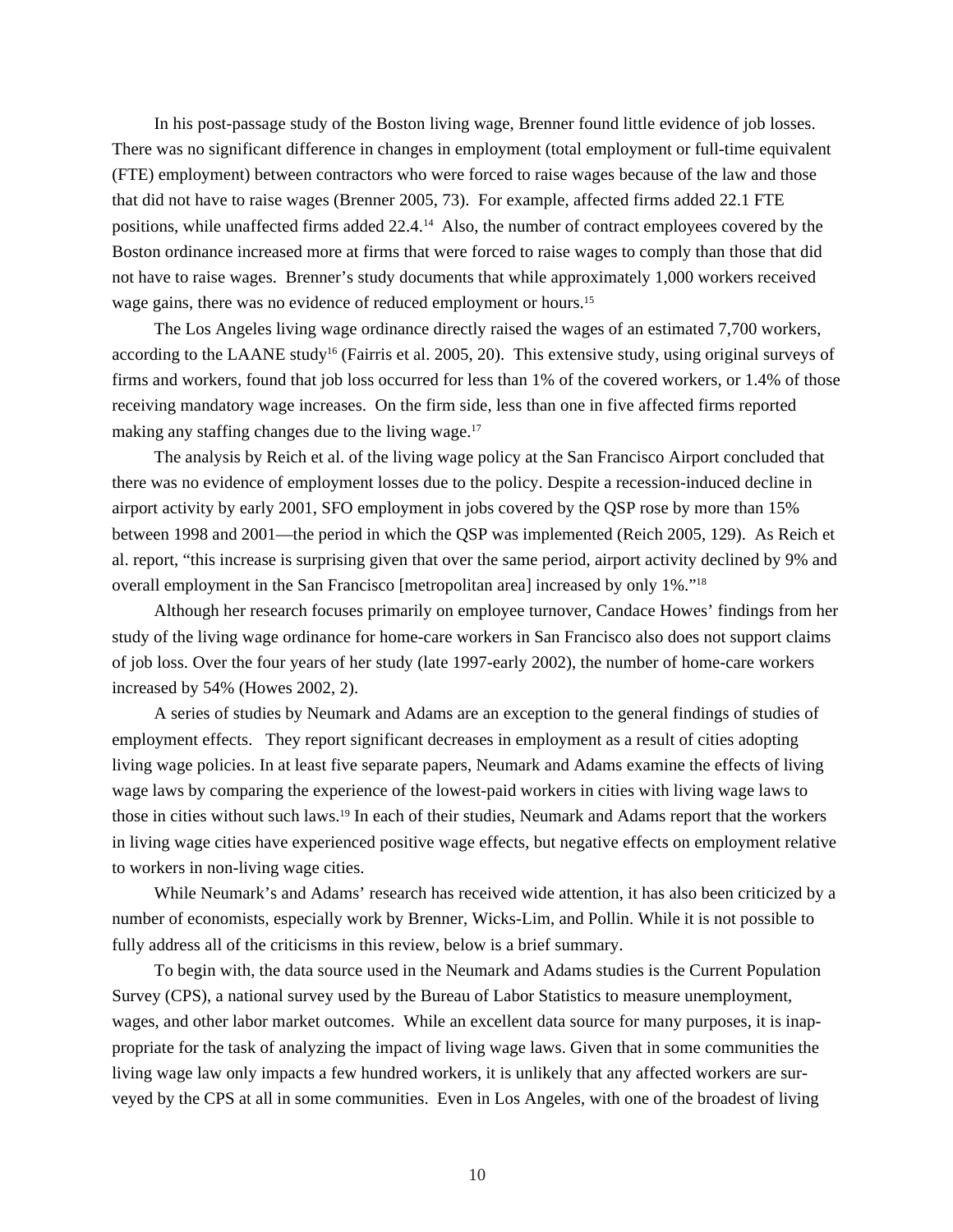wage ordinances, Brenner, Wicks-Lim, and Pollin estimate that one year of CPS data would likely include about eight affected workers<sup>20</sup> (Brenner, Wicks-Lim, and Pollin 2002, 13). In addition, the CPS does not contain data on the workers' employer, making it impossible to positively identify those eight workers if they do appear in the survey. Using the CPS to analyze the economic effects of living wage laws makes finding a needle in a haystack look like a relatively simple chore, which is why most researchers have eschewed it for the more costly and time-intensive process of administering new surveys targeted specifically to be able to calculate the impacts of living wages. These surveys reflect the experiences of firms and workers actually impacted by living wage ordinances, while the CPS data at best allow Neumark and Adams to analyze a broad swath of the more general, low-wage workforce.

Neumark and Adams report that their findings are driven by laws that extend the living wage requirement to firms who are recipients of business assistance (such as tax breaks). They report that laws that only cover employees working on municipal contracts (the majority of policies) do not have significant impacts on wages or employment. The finding that laws covering business assistance drive the results casts doubt on the studies because most observers believe the business assistance extensions to be weakly implemented or even redundant. Brenner et al. have argued that a large share of the cities with business assistance provisions had not actually implemented this part of the law during the time studied by Neumark and Adams; while these provisions exists on paper, firms have not actually been required to raise wages because of them.<sup>21</sup> Economic development expert Timothy Bartik considers the effects identified by Neumark and Adams unrealistic since, "large economic development subsidies typically only go to new and expanding manufacturing companies…[which]…are a small share of the labor market and pay high enough wages that few workers would be affected by living wages" (Bartik 2004, 290). Bartik's assessment is supported by Elmore's survey, which found that "many business subsidy programs already emphasized attracting high-wage jobs, so living wage laws effectively formalized and reinforced existing practices" (Elmore 2003, 2).

In order to rule out the possibility that their findings were spurious, Neumark and Adams calculated the wage and employment effects for two groups of workers they call "covered" and "non-covered" workers. Since living wage beneficiaries cannot be identified directly in the CPS, they used a classification scheme that ends up including unreasonably large portions of the workforce—over 85% of the lowest-paid one-fourth of workers in cities with living wage ordinances are classified as "covered" (Neumark 2002, 60). Referring to the Los Angeles example, Fairris estimates that fewer than 10,000 workers benefited from the living wage ordinance, but Neumark's and Adams' classification scheme proceeds as if approximately 450,000 workers received a raise under the ordinance!22

The size of the poverty reduction effects reported by Neumark and Adams are also simply too large given that living wage ordinances affect relatively few workers (Bartik 2004, 290). Similarly, the disemployment effect reported by Neumark and Adams is unrealistic, equivalent to 91% of the total number of workers most other researchers have estimated to be affected (Fairris and Reich 2005, 10).

Brenner et al. found that Neumark's and Adams' key findings are extremely sensitive to the inclusion of workers from Los Angeles earning less that the state minimum wage.<sup>23</sup> Since most firms affected by the Los Angeles ordinance are also covered by the state's minimum wage and can generally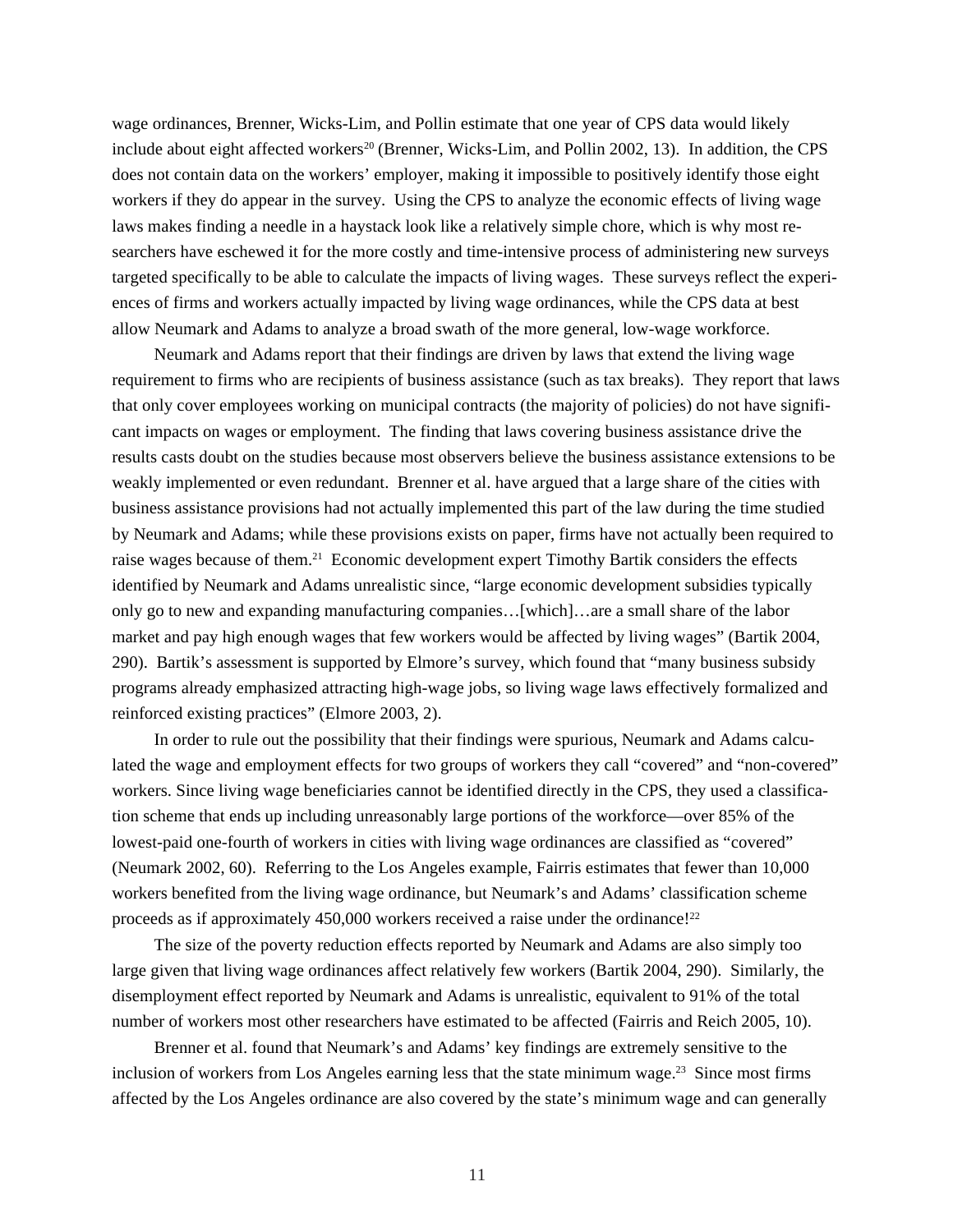be expected to be in compliance with it, it is doubtful that workers not covered by the minimum wage would be "potentially covered" by the living wage law.<sup>24</sup>

Because of these factors, it is unlikely that the differences in wages, employment, and poverty between the two groups of cities (living wage and non-living wage) are due to living wage ordinances. As Richard Freeman notes, "any of a host of uncontrolled factors that change the economy in an area exclusive of a living wage ordinance could explain the empirical patterns [observed by Neumark and Adams]" (Freeman 2005, 24).

All told, Neumark's and Adams' results are simply not believable. Their econometric analysis shows that, on average, metropolitan areas with "business assistance" provisions tended to have more negative employment outcomes and more positive wage outcomes than other cities during the time studies. For all of the reasons discussed above, however, there is little reason to believe that these results are capturing the effects of living wage ordinances. The effects measured by Neumark and Adams are too large to be reasonable, the data source they use is inadequate to capture what they are hoping to measure, and there are too many other possible factors that could be driving their findings.

In summary, the best empirical research has shown that the adoption of higher wage floors has not resulted in measurable employment loss.. Yet many prospective studies predict the opposite. While some predictions of job losses resulting from living wage ordinances have been based on perfectly defensible, if not empirically supported reasoning, others are simply re-treads from different debates that are not actually relevant to living wage ordinances. One such argument is that firms will relocate to avoid having to pay a living wage. This is a standard (and generally unproven) argument in the debate over minimum wage laws, but it is not relevant to living wage ordinances. Living wage policies, particularly the predominant contractor-only variety, are typically not place-based policies. A service contractor can elect to not submit bids for future contracts should they not wish to abide by the living wage mandate. As long as they continue to contract, however, they will be covered by the law regardless of whether they relocate or not. For the few living wage ordinances that are place-based (in that they apply to firms leasing public facilities), it is either not feasible to relocate (airlines) or the geographic region of application is so narrow that firm relocation would not necessarily imply job loss for a city even if such relocation made sense (airport concessionaires or firms leasing other types of public facilities.) In any event, estimates provided by Pollin suggest that the costs imposed on firms from living wage ordinances are too low to justify relocation as a feasible response even if it were possible to dodge the living wage ordinance requirements by doing so (Pollin 2005). In Los Angeles, 81% of firms that were forced to raise wages did not cut any jobs, in large part because "either the number of workers affected was small or the size of the required raises was minimal" (Fairris et al. 2005, 95).

The absence of predicted job losses is due in part to the small impact of living wage policy on employers, and also that some of the costs faced by employers have been offset by increased spending by municipal governments. Although such cost increases are much lower than frequently predicted, as discussed in the previous section, they have occurred to some degree and have softened the blow to contractors accordingly.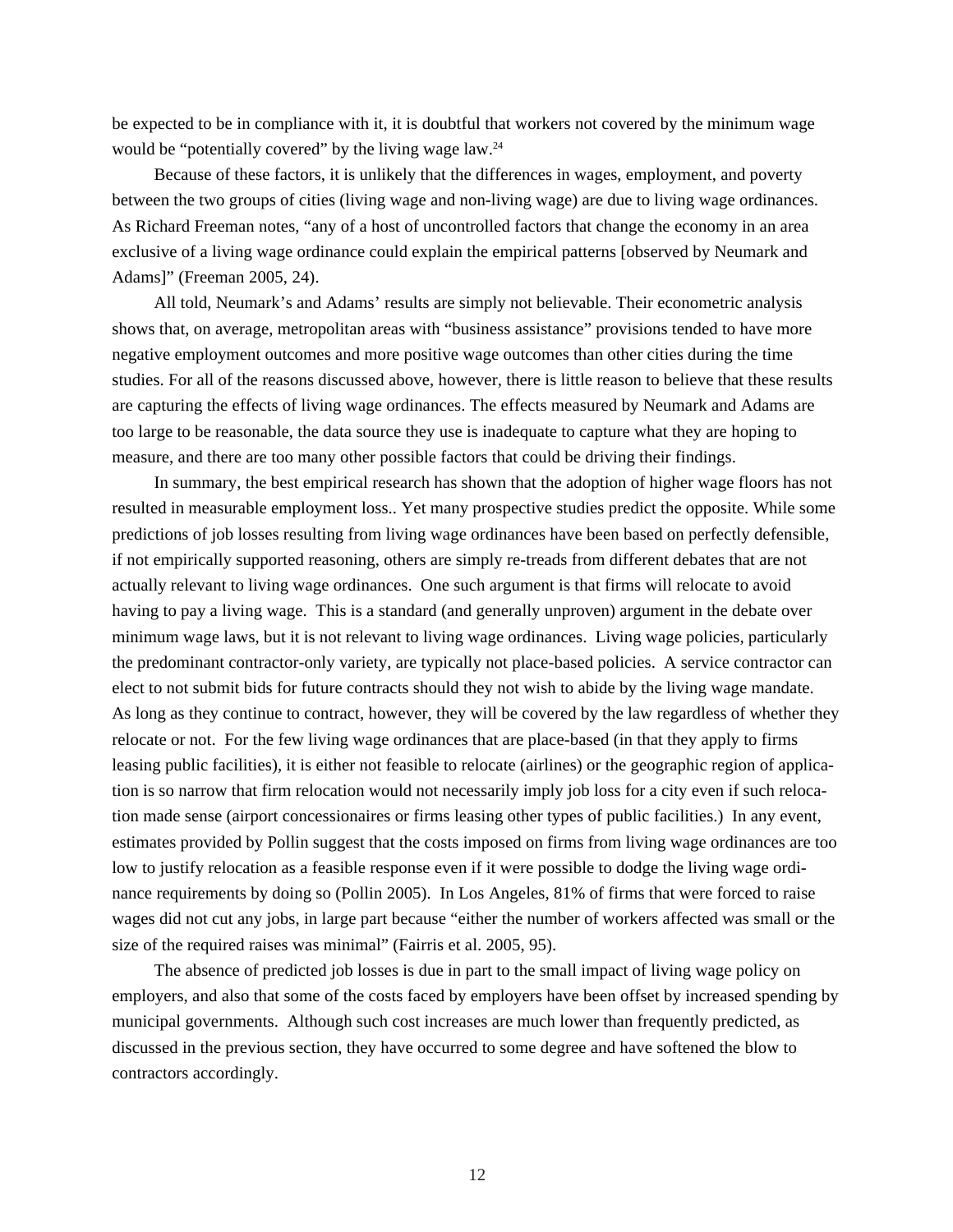In addition, there are details of specific living wage ordinances (as opposed to the general principle behind wage floors) that might limit job losses. In their study of the Baltimore living wage ordinance, Niedt identifies that the specific nature of the major school bus contracts makes it almost impossible to reduce either worker hours or employment levels. As Niedt explains, "the bus routes have not changed and cannot be drastically sped up, nor can an aide work on more than one bus at a time" (Niedt 1999, 19). Also concerning Baltimore, the Preamble study notes that some of the large janitorial contracts have mandatory staffing levels that the firms cannot alter even if they want to (Preamble 1998, 12). In Los Angeles, the LAANE study shows that contractually determined staffing levels also prevented job losses at parking firms as well as airline service contractors (Fairris et al. 2005, 95).

Other studies have identified that living wage ordinances in some municipalities apply to large numbers of nonprofit/human services organizations. Although nonprofits are exempted altogether in some living wage ordinances and almost entirely in others, they are covered in some cities. Because of their nonprofit status and strict limits on uses of some funding sources, nonprofits may respond differently to living wage ordinances than for-profit enterprises. As Brenner notes in his study of the Boston ordinance, nonprofits may go to greater lengths to avoid layoffs in the face of labor cost increases from a mandated wage increase (Brenner and Luce 2005).

#### *Implementation and enforcement*

The only way for workers to benefit from living wage laws is if they are covered by laws that are implemented and enforced. If few workers are covered and/or policies are not actually implemented or enforced, there is little reason to think that workers will gain.

Regarding implementation and enforcement, there have been problems for living wage ordinances from the very beginning. Even after adopting the first living wage ordinance in Baltimore, it took many months, rallies, public hearings, complaints, and fines before some firms started to obey the law. As Stephanie Luce has documented, major post-passage struggles have been required in several cities before the law was implemented. Based on extensive interviews with city administrators, living wage advocates, and review of newspaper reporting on living wage laws, Luce considers more than half of all living wage ordinances to have been only "narrowly" implemented<sup>25</sup> (Luce 2005, 45). As she explains:

In some places, implementation seems to simply fall through the cracks: there is no single person in charge and no one who knows much about the ordinance. There are other cities in which the staff is incompetent, ineffective, or personally opposed to the ordinances. There are also cities where the administration is outwardly opposed to the ordinance and works to stall implementation, water down, or repeal the laws. Finally, some city councilors and/or administrators continue to publicly support living wage ordinances but make it easy for employers to receive waivers or exemptions from coverage. (Luce 2005, 46)

In their study of the Los Angeles living wage ordinance, Sander and Lokey found that enforcement, compliance, and discipline were all problems. Firms did not submit required paperwork, site visits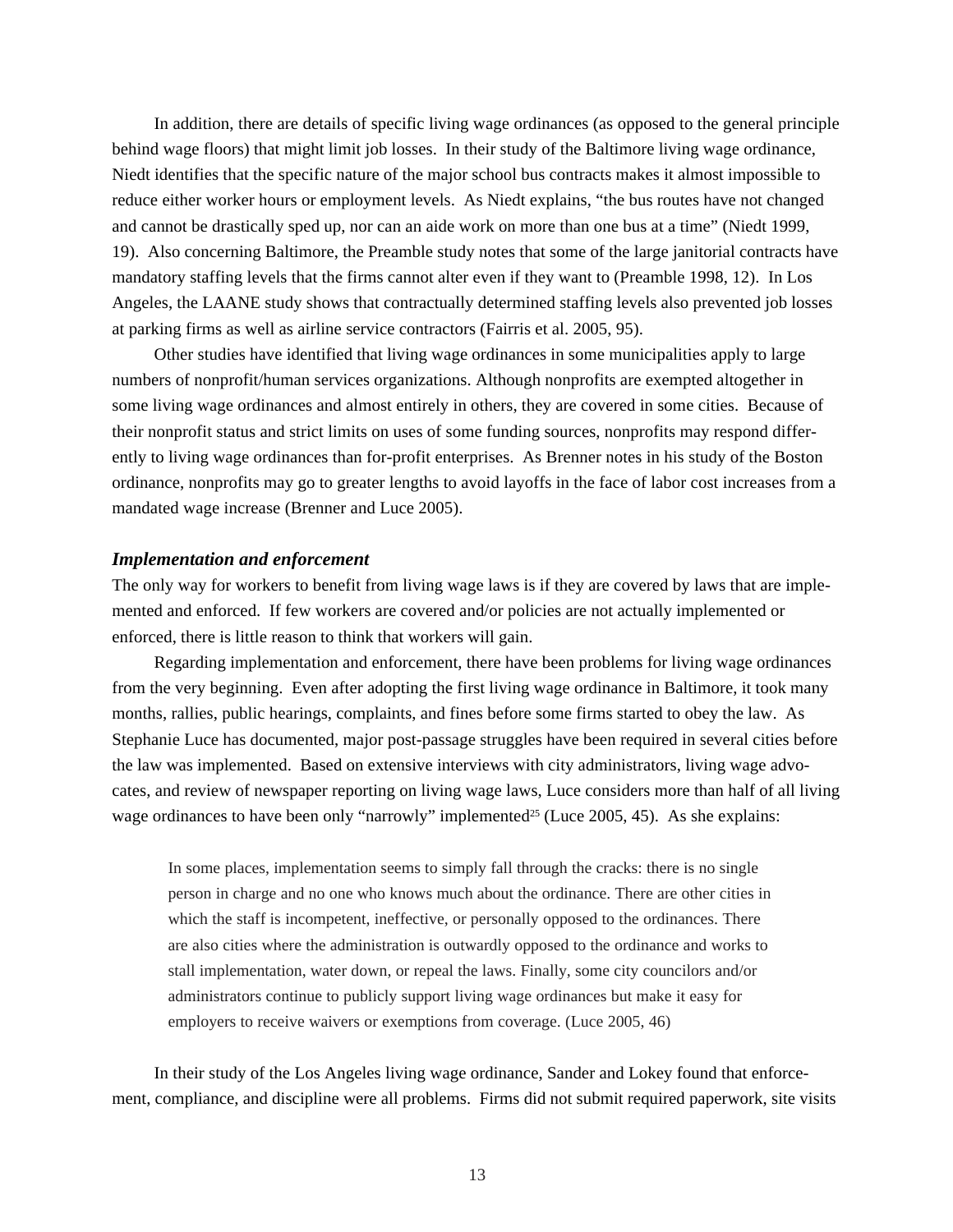were not performed, and no action was taken against contractors violating the policy. In their 18-month review of the ordinance, Sander and Lokey considered the discipline process to be "toothless," and one of several implementation problems limiting the effect of the ordinance (Sander and Lokey 1998, 4). Sander and Lokey did indicate, however, that by late 1998 most implementation issues were improving. More recent work by LAANE indicates that, as of 2001-02, virtually all firms surveyed were in compliance with the wage requirements, but there may be problems with compliance with other provisions.

Finally, some living wage ordinances, even if they are implemented and enforced, have such narrow coverage that they raise the wages of few workers. This is a general problem with living wage ordinances around the country. Living wage ordinances end up being narrow in scope because some sectors are excluded from coverage (nonprofits, for example). Small contracts are also usually exempted from coverage, with small being defined as anywhere from under \$10,000 to under \$100,000. Also, small contractors, only partly related to the size of the contract, are sometimes exempted, based on number of employees or firm revenues.

Some cities also exempt contractors based on the source of their funding. In the first year of the Los Angeles ordinance, 59% of potentially covered contracts were granted exemptions, many because the contract was funded with federal resources, which the city was allocating or "passing through" (Sander and Lokey 1998, 2). Some ordinances apply only to those employees directly working on the contract, while others set a threshold, applying only to workers putting in more than a certain portion of their work time on the contract. In some ordinances, there are provisions to exempt contractors that are identified as facing extraordinary hardship under the ordinance. The combined effect of all of these exclusions and exemptions—particularly since the total employment of service contractors is small to begin with—means that in many cases very few workers are actually covered by the living wage.

In his review of living wage ordinances, Freeman notes "living wage campaigns pay a price for targeting small groups of workers in particular localities. The price is that the ordinances and policies affect only those relatively few workers. Most ordinances and policies cover at most a few hundred workers" (Freeman 2005).

These small numbers reflect what Jared Bernstein describes as the "paradox" of the living wage movement—activists succeed in passing ordinances, in part, by agreeing to narrow the focus and lower the cost of the ordinances (Bernstein 2005, 100). Ordinances are narrowed when exemptions are granted for particular types or sizes of contracts, broad classes of industries, and certain types of workers.<sup>26</sup>

## **Effects of living wage ordinances on firms** *Productivity and turnover*

One potential benefit of living wage ordinances (which is also one explanation for the minor impact on municipal budgets and employment levels) is that higher wage floors lead to decreased turnover and greater work effort among the affected workforce, as well as spur firms to seek out and adopt other means of boosting productivity. These responses could offset at least some of the increased labor costs experienced by employers. Most of the available research on living wages suggests that these types of responses are occurring.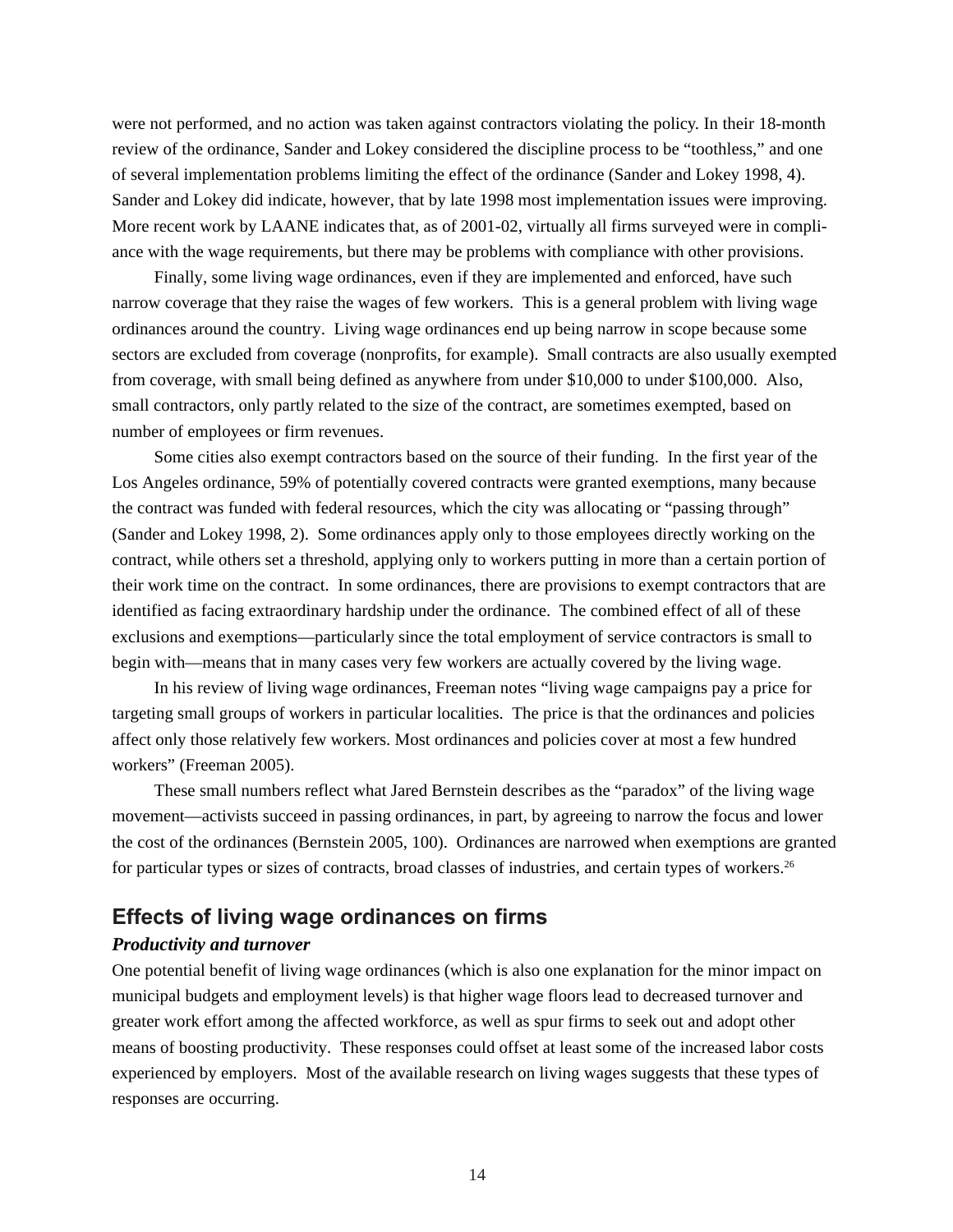Increased productivity resulting from wage increases has been recognized for decades, particularly in the economics literature on "efficiency wages" and debates over the minimum wage. With higher wages, workers may feel greater satisfaction with their job and may decide to put in greater work effort.<sup>27</sup> Increased effort could also result from fear of losing the job; now that the job is more desirable than available alternatives the "cost of job loss" is greater. A related byproduct is that workers may be less likely to leave their jobs, thus lowering the rate of employee turnover and reducing costs of recruiting and training new workers. All of these mechanisms suggest ways that increased labor costs for firms are offset.

The research on the living wage has provided new opportunities to test for evidence of these effects. The earliest living wage studies relied on qualitative interviews, and presented evidence to suggest that employees were working harder with the new wage floor and turnover had declined. In their survey of affected workers, Niedt found that most reported an improved attitude toward their job, including a greater sense of worth of the job and an intention to stay on the job longer (Niedt 1999, 2). Similarly, in their interviews with effected contractors, researchers at Preamble found evidence suggesting improved attitudes toward work as well as reduced turnover (Preamble 1996, 13). The Preamble study quotes one manager as saying "workers seem happy [and] they come to work on time because they know that at \$6.10 [in 1995] per hour, somebody else wants the job if they don't." Further anecdotal evidence of decreased turnover following living wage ordinances is reported in Elmore's survey of cities. Sander and Lokey's interviews with contractors following implementation of the living wage ordinance in Los Angeles also yielded evidence that some firms had responded to increased labor costs by becoming more productive.

At SFO, Reich found evidence that the living wage led to increased productivity, reduced turnover, and shorter airport lines. There were 1,550 fewer turnovers per year at SFO following implementation of the QSP (Reich 2003, 55). Security screeners, who had a notoriously high turnover rate of 94.7% before the living wage, had just an 18.7% turnover rate after the living wage, where the average wage of security screeners went from \$6.45 an hour to \$10.00 an hour. Annual turnover among firms experiencing "high impacts" from the QSP fell from 49% to 20%, while turnover at "low impact" firms fell from 17% to 14% (Reich 2003, 52).<sup>28</sup>

In addition, employers reported a range of other positive outcomes following the implementation of the QSP: 35% reported improvement in work performance, 47% reported better employee morale, 44% reported fewer disciplinary issues, and 45% reported improved customer service.29

David Fairris' study of Los Angeles found that employers in that city also reaped some benefits from the living wage. While employee turnover decreased for the entire sample of firms, it appears that firms affected by the living wage experienced larger decreases than firms that were not affected. Differences in the questionnaires for the two types of firms complicate the analysis, but Fairris reported significantly lower levels of turnover at affected firms. Controlling for other factors, Fairris showed one-third less turnover among low-wage workers in firms affected by the living wage ordinance (Fairris 2005, 101). This conclusion holds when looking at the entire firm and focusing exclusively on turnover among the lowest-paid workers. Based on his regression analysis, Fairris concludes, "The lower turnover rate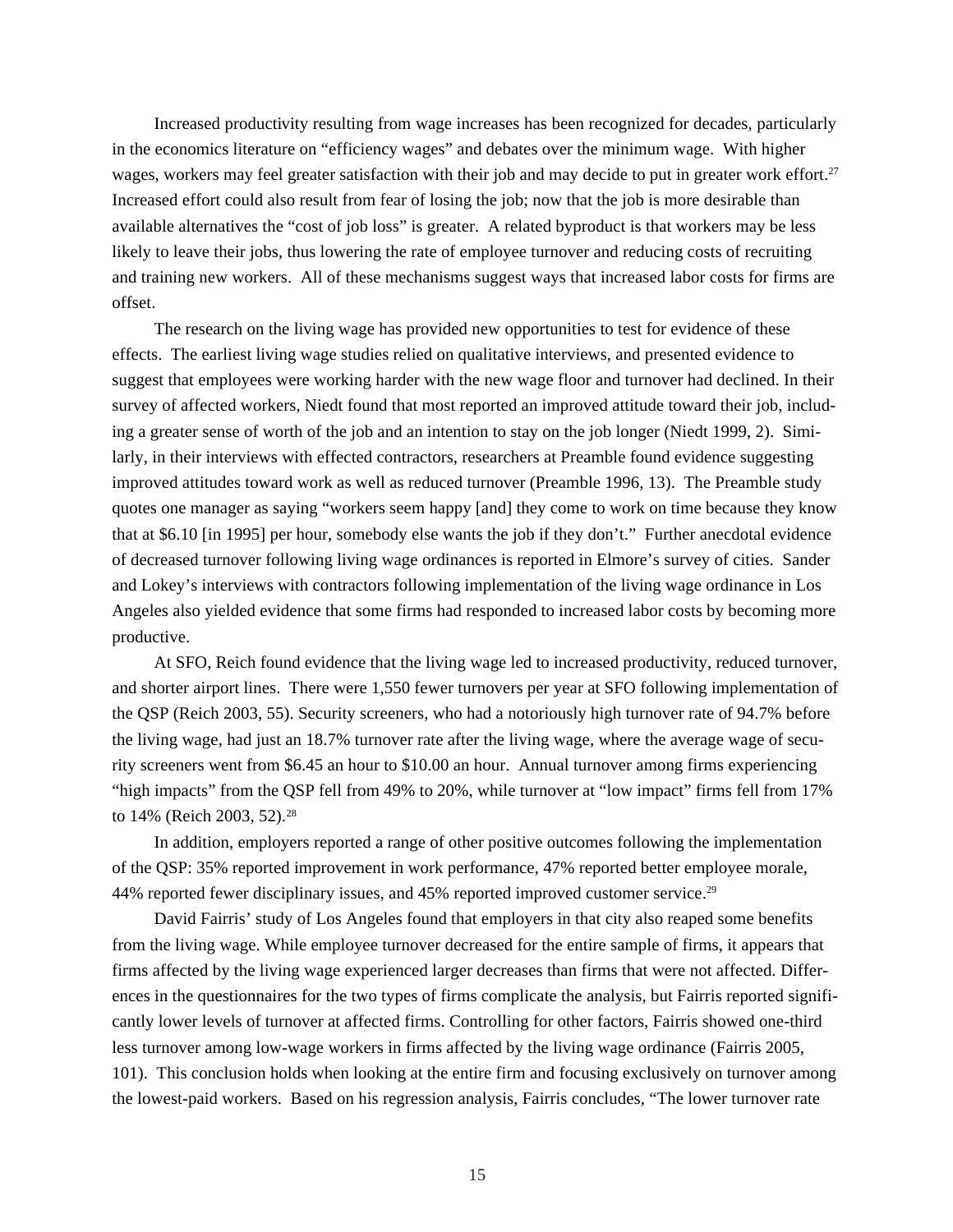for prominent low-wage occupations in living wage establishments is entirely accounted for by the higher wage that prevails there." Additionally, absenteeism declined more at low-wage firms affected by the ordinance than at low-wage firms not impacted by the ordinance. The detailed interviews with firms affected by Los Angeles's living wage ordinance buttress the statistical results. The LAANE study quotes one employer as stating, "Higher wages mean less turnover" (Fairria et al. 2005).

One in-depth analysis of living wage ordinances' impact on turnover was conducted by Candace Howes, an economist at Connecticut College. Howes studied the impact of a series of living wage policies, which nearly doubled the hourly wages of homecare workers in San Francisco, and provided them with health insurance. Using a unique database linking payroll records with case management files, Howes found that homecare worker turnover fell by 57% following the implementation of the living wage policies<sup>30</sup> (Howes 2005, 140). The likelihood that a new worker would stay at least one year on the job rose by 89%, after controlling for the effects of general economic growth.

Most studies looking at the topic of turnover, absenteeism, and employee work effort have found some evidence supporting the beneficial impacts of living wages. One study reporting mixed findings is Brenner's analysis of Boston. Although one quarter of firms reported greater employee work effort and one quarter similarly reported improved morale, there was no evidence that higher wages produced lower turnover or less absenteeism (Brenner 2005, 73-77).

While the existence of the "efficiency wage" effect seems to be well documented in the living wage literature, it is less clear how much of the increase in labor costs is offset through greater productivity and decreased turnover. The cost-savings associated with increased productivity generally are extremely difficult to calculate, and no living wage research to-date has attempted to measure them. Several studies have attempted, however, to measure the cost-savings associated with decreased turnover. These estimates are influenced by the degree of reduction induced by living wage ordinances and the cost of employee turnover at the affected firms. In his research on Los Angeles, Fairris estimates that lower turnover offset 4% of the added labor costs from the living wage ordinance<sup>31</sup> (Fairris 2005, 102).

In their follow-up study, Fairris and his colleagues at LAANE suggest that the original estimate of the cost offset from reduced turnover is likely a lower-bound because the cost of turnover is underestimated. After taking into account other research on the cost of turnover in low-wage industries, LAANE considers 16% to be a more reasonable estimate of living wage costs that are offset by decreased turnover<sup>32</sup> (Fairris et al. 2005, 109).

Reich addresses some of the difficulties associated with measuring turnover costs by combining survey information of affected firms with industry and academic research regarding turnover costs among low-wage workers. Published estimates from human resource practitioners and trade associations indicate that the average per-worker turnover costs (including lost productivity) for employees earning \$8 per hour range from \$3,500 to \$8,000 depending on the industry (Reich 2003, 56). Academic research on turnover costs in the hotel industry shows that average turnover costs range from \$1,300 to \$7,700 depending on the position and the region of the country.

Reich's best estimate of the savings from turnover reduction in San Francisco was \$6.6 million a year, offsetting one-tenth of the originally estimated cost of the QSP (Reich 2003, 58). These narrow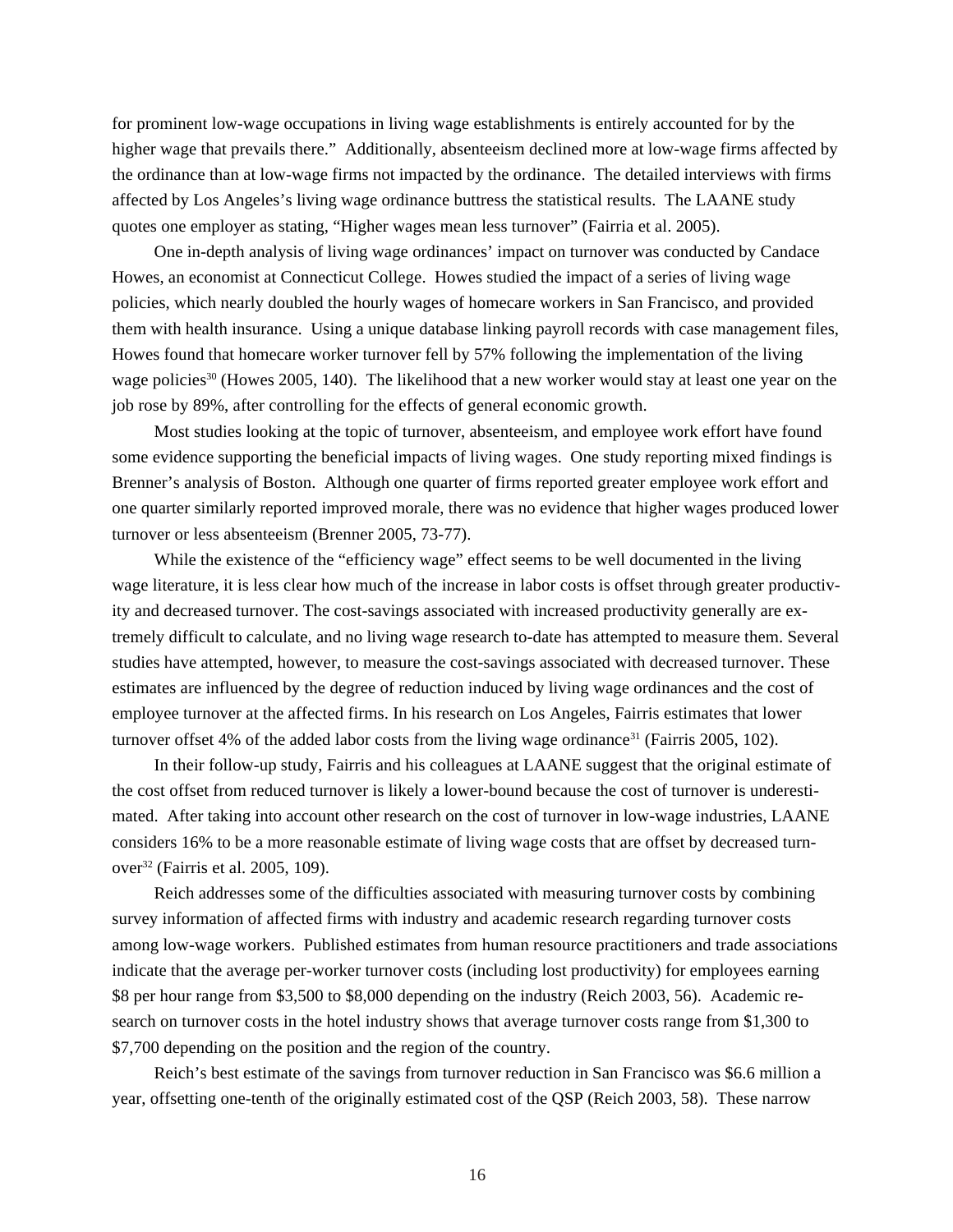cost savings, however, radically underestimate the potential benefits resulting from more reliable airport security. The costs of poorly implemented airport security can be truly devastating, and indeed impossible to calculate.

There is some debate over the causes of productivity gains due to living wage ordinances, and whether those gains should be interpreted as a benefit for low-wage workers—the intended beneficiaries of living wage ordinances. Some opponents of living wages argue that firms will simply substitute away from low-skilled employees to employees with higher skills if forced to pay a higher wage. The alternative is that productivity gains will result from current employees working harder or receiving more training and being equipped with more productive tools and equipment.

Some studies have attempted to isolate the direct causes of increased productivity. Are low-skilled workers being replaced with higher-skilled workers, or are workers working harder, getting better trained, and using more productive technology? Is turnover falling because workers are feeling more respected and the job is worth keeping? Or is it that less-reliable workers are being replaced by morereliable workers hired at the new wage?

Brenner's study of the Boston living wage reported that no affected firms changed their hiring standards following implementation (Brenner 2005, 79). The improved morale and increased work effort identified by affected firms is not attributable to former low-wage workers being replaced with higherskilled substitutes, but to the current employees' response to higher wages.

At SFO, Reich concluded that while some firms raised their hiring standards as a result of being forced to pay higher wages, more firms increased training for current and new employees. Eight percent of firms reported raising the bar for hiring new employees, which in part explains a slight shift away from workers with less than a high school degree (Reich 2003, 69). However, since the QSP made completion of a high school degree a condition for being hired in certain positions, this change rather than the wage floor itself is directly responsible for the shift away from high school dropouts.

Rather than substitute their workforce with higher-skilled workers, more firms raised the level of training provided; this occurred among 20% of employers at SFO. Overall, the evidence from SFO suggests that substitution away from affected workers was minimal, and it was outweighed by improved job satisfaction and work effort among those workers. One telling fact is that 45% of the firms reported decreased employee grievances following the implementation of the QSP (Reich 2003, 60). These indicators, as well as sentiments expressed by workers at the airport, support Reich's conclusion that worker effort, rather than displacement, has driven increased productivity and decreased turnover. One union organizer volunteered that people "don't want to lose their jobs. The mentality is different now. Before people didn't care, [they could] always find another \$6 job" (Reich et al. 2003).

The LAANE study approached this question by comparing those employees hired before the ordinance was implemented and those hired after. Despite some minor differences, LAANE's overall conclusion is that "the worst case scenario—the displacement of the workers who are the intended beneficiaries of the living wage—has not occurred. The majority of firms have not changed their hiring standards and reported seeing no changes in the composition of their workforce. A comparison of workers hired before and after the living wage reveals that new hires are no different in terms of age at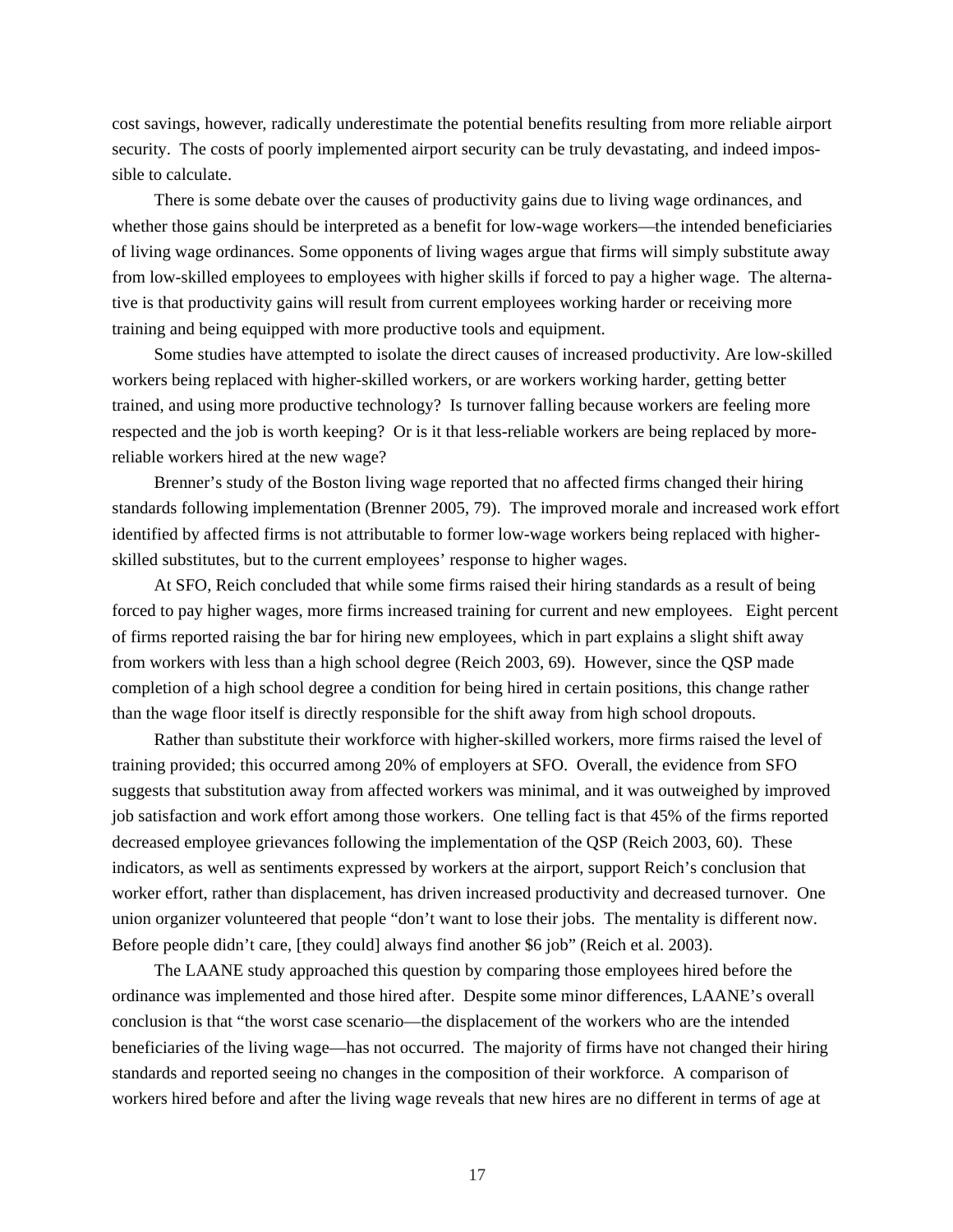hiring, years of schooling, whether they are native English speakers, and whether they are currently attending school. The proportion of Latinos has actually increased…" (Fairris et al. 2005, 115-6). There was some evidence that new hires were slightly more likely to be male and have received formal training before being hired, with a few workers having previously earned considerably higher wages than the preliving wage workers at affected firms.

These studies suggest that increases in productivity at firms subject to a living wage ordinance are not the result of wholesale replacement of the workforce, but something else. Some of these firms may be able to attract better qualified workers at the living wage than before, but the current workforce is experiencing less turnover, less absenteeism, and likely greater work effort that is increasing productivity enough to offset some of the higher costs associated with the living wage ordinance.

#### *Profits and wage scales*

One possible response to an increased wage floor is that profits will decline or that wage growth for higher-paid employees will be restrained. These possibilities have received less attention in the research literature than other possible employer responses to living wage ordinances. As suggested by Brenner, this area should be more thoroughly addressed by future research on living wage laws. The possibility that firms would lower their profit margins as a response to living wage ordinances was suggested in the very first assessment of living wage ordinances. Researchers from Preamble considered this a distinct possibility given the absence of evidence of job loss along with contractors adhering to the competitive behavior of under-bidding the previous year's contract, despite added labor costs from the ordinance.

The first research to directly assess this possibility was Brenner's analysis of the Boston living wage ordinance. Brenner found that while few service contractors reduced employment or reported less turnover, nearly 40% indicated that they had reduced profits as a response to the ordinance (Brenner 2005, 78). If credible, this information suggests that firms might reduce profits to absorb added labor costs from a living wage ordinance. Straightforward interpretation of this evidence, however, is complicated by the fact that a large majority of firms affected by the Boston ordinance are nonprofits.

Another way firms could reallocate revenue is by directing money that would otherwise have gone to higher-paid workers to the lowest-paid workers. Although living wage ordinances have compressed the wage scales of some firms, there is no evidence of decreased wages among higher-paid workers in analyses of the SFO and Boston living wage ordinances. In Boston, the share of city service contract workers earning less than \$9.75 per hour declined dramatically and significantly, but the share of workers earning more than \$11.75 did not fall (Brenner 2005, 73). At SFO, the evidence shows dramatic declines in the share of workers earning less than \$8 per hour or less than \$10 per hour, but not higher up the wage distribution (Reich 2003, 45). In fact, the share of workers earning more than \$14 per hour at SFO more than doubled between 1999 and 2001.<sup>33</sup>

While there is no evidence of wages of higher-paid workers being constrained, it does appear that living wages compress wage scales within the firm. In the survey of nonprofits in the Detroit area, several firms voiced concerns about the newly increased wages of the lowest-paid now being "too close" to the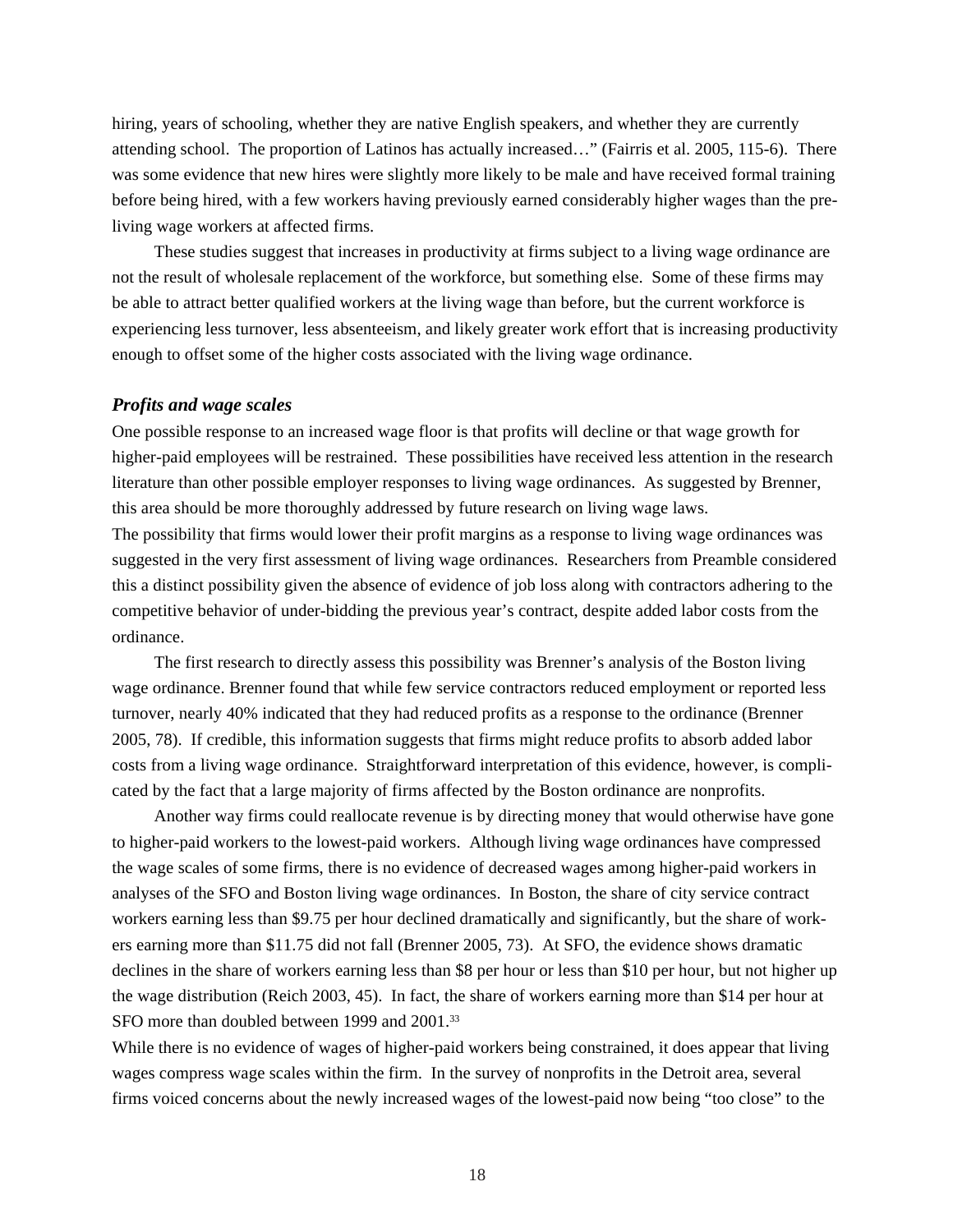wages of more experienced or highly educated workers, making it difficult to maintain internal pay differentials that depend on very low wages at the bottom.

Concerns about maintaining wage scales may lead employers to raise the wages of workers earning slightly above the new mandated wage. This "spillover" effect has been long discussed in research on the minimum wage and is the result of voluntary action by firms seeking to maintain preexisting wage structures. Firms that formally or informally peg wages of certain positions to the minimum wage have to raise those wages as well if they want to maintain the pre-existing wage differential. There are similar pressures on firms that provide wage increases to maintain differentials based on employee tenure. Since coverage of the minimum wage is universal, the kind of spillover raises discussed is usually this "vertical wage push" type, where workers earning above the new wage also get a raise. Coverage of living wage laws is far from universal and does not necessarily apply uniformly across firms, industries, or occupations. In fact, it is possible for a firm to have some employees in a particular occupation covered by the ordinance (those working on the municipal contract), and others in the same occupation that are not covered. These gaps give rise to the possibility of "horizontal wage push," where firms give raises to worker in order to maintain wage parity between workers that are affected and those that are not affected.

Early discussions of spillover effects in the living wage debate were primarily speculative, based primarily on educated guesswork and application of rules-of-thumb gleaned from the limited work on this issue in the minimum wage literature. Some of the recent living wage research, however, has directly addressed this issue, providing detailed information on the size of the spillover effect.

In their research on living wages at the San Francisco International airport, Reich et al. have documented a considerable degree of spillover. Of the nearly 8,000 workers getting a raise because of the QSP, one-third (2,550 workers) received spillover raises (Reich 2005, 119). There were nearly half as many spillover raises as mandatory raises resulting from the policy. Workers receiving mandated wage increases got a 33% raise, on average, while spillover raises averaged 10%.

The LAANE study showed that 7,700 workers in Los Angeles received mandated wage increases under the ordinance, and that 1,850 received "non-mandatory indirect raises" (Fairris et al. 2005, 19). The number of workers benefiting from spillover increases is substantial, accounting for one-fifth of all workers benefiting from the ordinance, and is one-fourth the size of the group getting mandatory raises. On average, spillover raises were half the size of mandated wage increases. From its survey of firms, LAANE found that, on average, raises were granted to workers earning up to 12% higher than the living wage (Fairris et al. 2005, 45).

## **Lessons for policy makers and researchers**

To date, most living wage research on which policy makers have had to rely has been prospective—they are written before the law has been implemented. With the increasing availability of quality studies and data on the actual (as opposed to projected) effects of living wages, future prospective studies should be less speculative and instead be based on the findings of the highest quality empirical studies.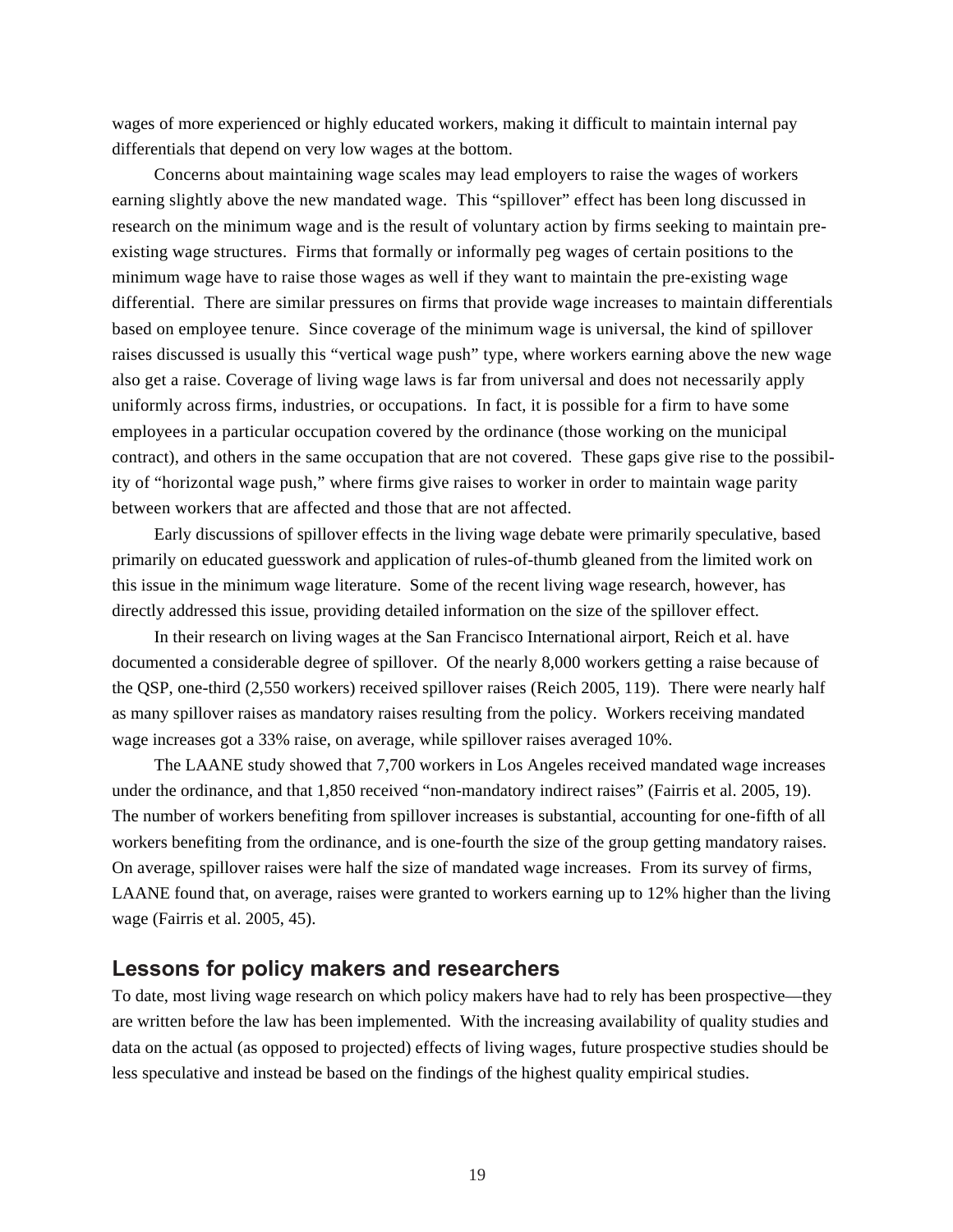Prospective studies have typically been created to inform and influence policy decisions, and have varied widely in their methodology, predictions, and accuracy. While a comprehensive review of prospective research is not within the scope of this paper, following are two predictions that prospective studies have commonly made, but have not been borne out.

#### *Prediction one: significant costs to the municipality*

Given sufficient information on the relevant contracts and workforce, it is possible to calculate reasonable estimates of the gross costs of mandated increases in wage and benefits from a living wage policy. It is more difficult, however, to determine who will ultimately pay for these cost increases. Prospective studies frequently focus on how much a living wage would cost the municipal government.

Lacking a significant body of research until recently, prospective studies have tended to base their predictions of how much of the cost pass-through would be passed onto local governments in the form of higher contract prices on educated speculation, sometimes justified with references to economic theory.<sup>34</sup>

Some studies make the extreme assumption that local governments will absorb all of the cost increases from a living wage. Other studies, however, assume that governments will only absorb a portion of the cost increase, acknowledging that some of the costs will be offset through decreased turnover and increased productivity and that since costs from the living wage represent a very small portion of their overall cost of doing business, firms in a competitive bidding environment may ultimately pass little of the cost increase onto the municipal government.

Evidence from the retrospective studies suggests that this latter approach is probably the most realistic. In his review of the economic impacts of living wages, Brenner shows that studies predicting modest cost increases yielded estimates compatible with the effects measured by many retrospective studies (Brenner 2004, 38). Prospective studies produced by living wage opponents (e.g., Tolley 1999) have predicted massive costs that have not been reflected by the actual experience of cities. In many cases, studies have ignored factors that offset the costs, such as those described above.

Even cities budgeting for a new living wage policy have systematically overestimated the ultimate cost of the policy. Elmore's survey of cities that have enacted living wage laws shows that all of the cities that created budget forecasts significantly overestimated the actual costs of implementation. Actual costs ended up being between 30%-52% lower than what was forecast by the municipal government (Elmore 2003, 8).

To most accurately reflect the likely cost of the policy, prospective studies need to acknowledge, at bare minimum, that municipal governments will not bear all of the cost of a living wage, and most likely will experience only relatively small budget impacts.

#### *Prediction two: significant employment losses*

The economic impact of greatest interest for most prospective studies, and policy makers as well, is jobs. Most prospective studies have discussed potential impacts on employment and some have provided estimates of job loss. Typically these studies have relied on the minimum wage literature, both the theory and the empirical research, to infer the impacts of living wages on employment.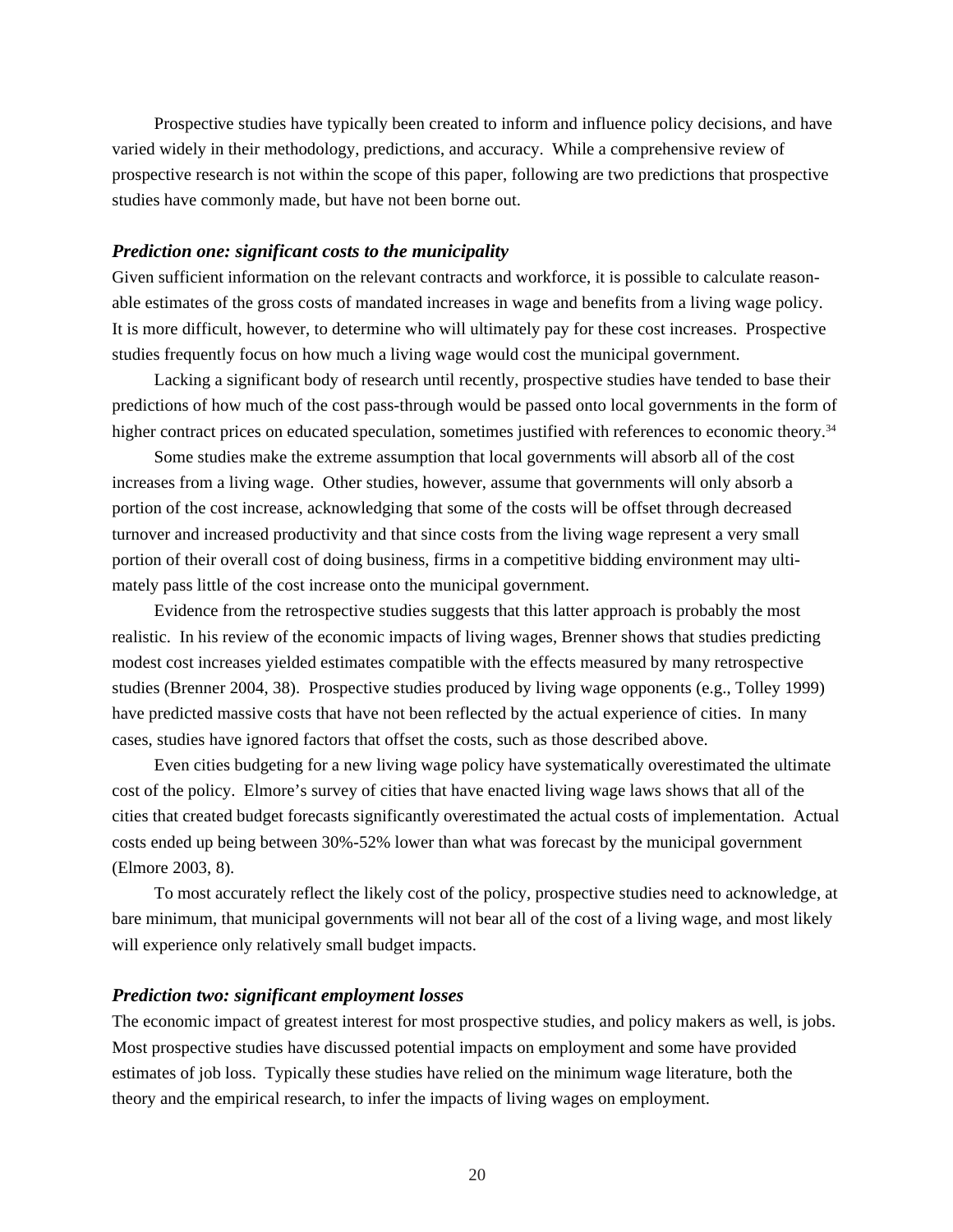Some anti-living wage studies cite minimum wage research to support their claims of major job losses, but as esteemed labor economist Richard Freeman has concluded, the minimum wage "debate is over whether modest minimum wage increases have 'no' employment effect, modest positive effects, or small negative effects. It is not about whether or not there are large negative effects" (Freeman 1995, 833). This emerging consensus on the employment impacts of the minimum wage, however, is of limited use in the discussion of living wages because the living wage is set so much higher—anywhere between 50%–250% higher—than the federal minimum wage, with some living wage policies also requiring health insurance and other fringe benefits.

In addition, because the coverage of the two laws is so different, it is not clear they will have the same impacts on employment; while minimum wage laws cover most or essentially all firms in a geographic region, living wage ordinances cover the relatively few firms with direct voluntary financial relationships with municipal governments, and even then provide significant exemptions based on firm size and industry, as well as employee type. Given these differences of coverage and level of benefit, findings from the minimum wage literature cannot accurately translate to a living wage policy.

## **Conclusion**

As in the debate over minimum wages, the question of the impacts of living wages on employment is ultimately answerable empirically. Thus far, the most reliable research on living wages suggests that the impact is modest. In the largest cities with the broadest-based living wage policies, there has been little measured employment loss. Given these results, prospective studies would do best to acknowledge that offsetting factors and modest costs for employers result in only limited job losses from a living wage policy. Ignoring the importance of offsetting factors will result in extreme overestimates of costs and job losses under a living wage policy.

*—February 2006*

*We gratefully acknowledge the support of the Annie E. Casey Foundation and the Rockefeller Foundation. Invaluable research assistance was provided by Virginia Leavell. Jared Bernstein, Mark Brenner, Carolina Briones, Michael Ettlinger, Jen Kern, Virginia Leavell, and Paul Sonn provided helpful comments and access to their own research.*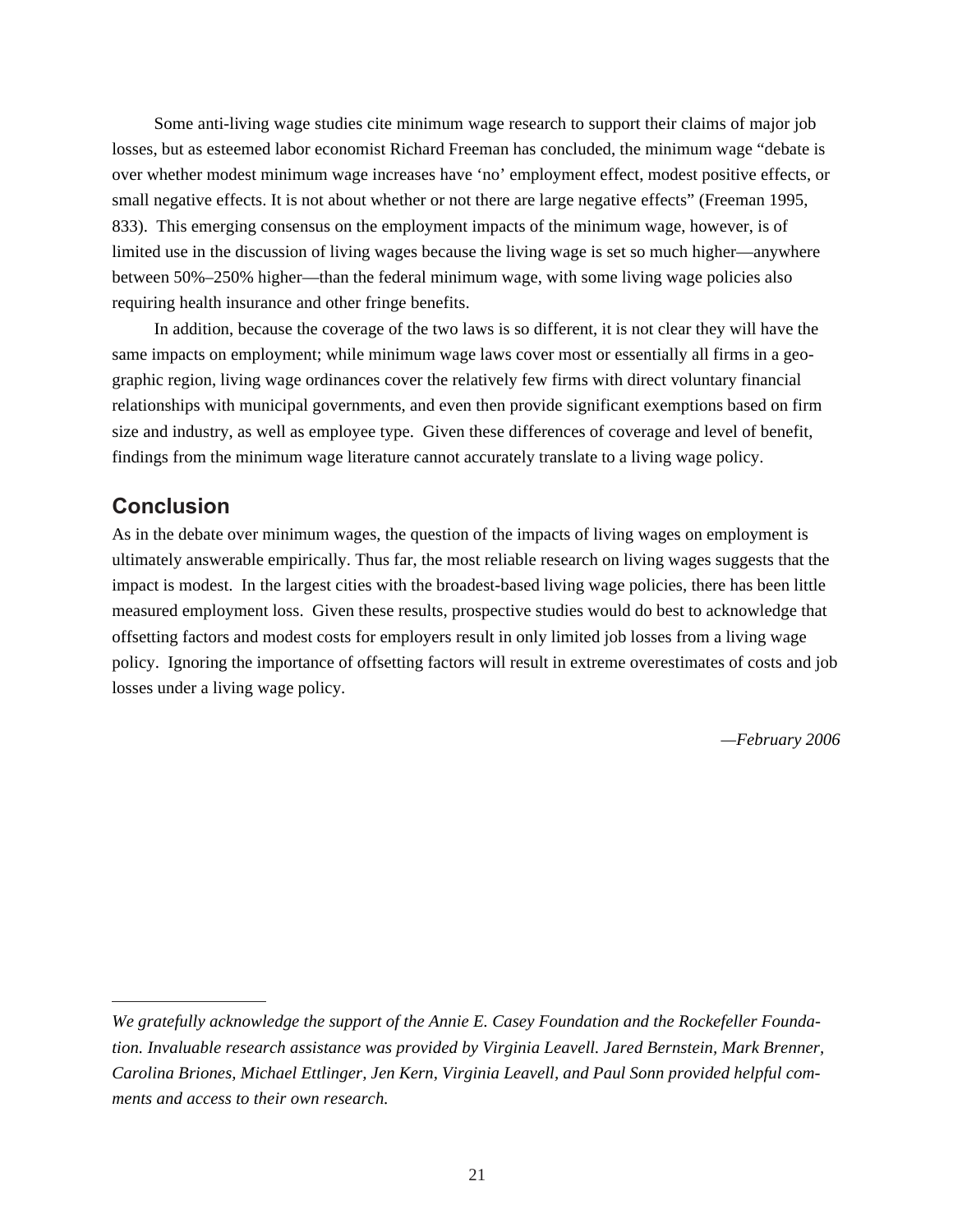# **Endnotes**

1. The Employment Policies Institute (EmPI) is an operation housed at the lobbying firm Berman and Company and works with low-wage employers to oppose minimum wages and living wages.

2. At best, EmPI refutes Preamble's finding that contract costs decreased during the period. However, EmPI inaccurately portrays the Preamble findings as a claim that the living wage ordinance actually caused contract costs to increase, despite the fact that Preamble states clearly in their study, "We cannot, of course, conclude that the living wage ordinance actually contributed to lowering the cost of the average contract."

3. Preamble appears to have been given incorrect information by the city and it is likely the contract was not covered. Nevertheless, the Preamble response shows that the exclusion of the contract does not change their key finding.

4. Separate interviews of Cleveland officials (not included in Elmore's study) conducted by researcher Dana Williams also found that contract costs had not increased.

5. They also found that contracts already paying above the living wage experienced a decrease in the number of bids.

6. An estimated 2,550 workers who were already earning at or above the living wage level received indirect, or "spillover" raises.

7. The Los Angeles living wage policy also covers Los Angeles International and Ontario (Calif.) International airports, which account for 60% of the affected jobs.

8. These points were made by Reich in an earlier draft of the study, published as a UC Berkeley working paper.

9. The LAANE study used "needs-based" budgets developed by the California Budget Project and the National Economic Development and Law Center.

10. Although the survey was not based on a random sample, Brenner and Luce employed a variety of alternative sampling techniques to ensure that the surveyed workers are representative of the population of affected workers. See Brenner and Luce 2005, Appendix 6 for details.

11. Brenner and Luce 2005, tables 4.4 and 4.6.

12. Among the 76 "covered" workers with reliable before and after wage information, 32 earned below the living wage in 1998 and are considered "affected" workers.

13. Here "affected workers" are those in low-wage occupations who had been on the job between one and five years. The age of workers is their age when they started the job.

14. There was, however, a significant difference in reliance on part-time workers, with the share of part-time workers dropping considerably among affected firms.

15. The estimate of 1,000 workers getting a raise includes employees directly covered by the law, and the ripple effect on non-covered employees.

16. An estimated 1,850 workers who were already earning at or above the living wage level received indirect, or "spillover" raises. In his initial study, Fairris estimated 6,500 affected workers, but the figure was revised in later work he completed with LAANE.

17. An earlier version (Fairris 2005) reported larger, but still small, employment effects. The final version uses the same dataset, but with improved methodology.

18. Reich et al. demonstrate that this decline in airport traffic, which was also experienced by airports around the world, was due to a general decline in economic activity, and then to the events of September 11, 2001. Other Bay area airports fared better with airport traffic than SFO in 2001, primarily due to the relocation of Southwest Airlines to the Oakland airport, which left SFO after failing to secure additional terminal facilities (Reich 2005, 131-32).

19. Most of the studies also include other wage ranges as well and include the bottom quarter of workers, but the most consistent findings are for the lowest-wage 10% of workers. Also, the studies include specifications for contemporaneous effects, as well as six- and 12-month lagged effects. The 12-month lagged effects are generally the most robust findings.

20. The Brenner, Wicks-Lim, and Polling figures are based on an assumption of 7,600 affected workers that was developed before the release of either the Fairris or LAANE studies.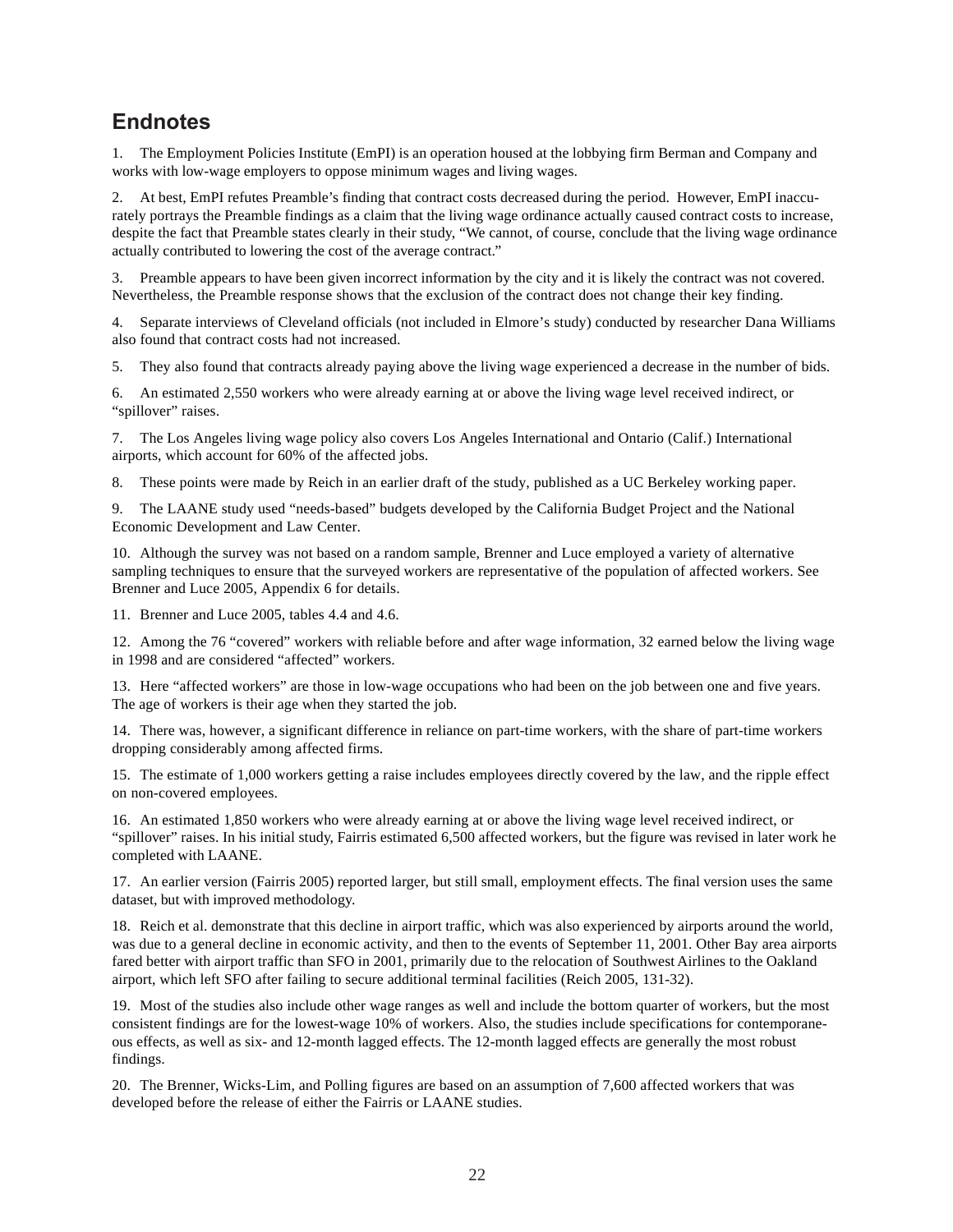21. There is disagreement between Neumark and Adams and their critics as to whether only one city in Neumark's 2002 study (as maintained by Brenner et al. 2002) had implemented the business assistance living wage provisions, or if the number is considerably larger. Whatever the exact number, it is certain that the actual impact of business assistance living wage ordinances is considerably less than an impression gained solely by looking at which cities had adopted these provisions in their city code. Neumark and Adams conduct interviews with municipal government administrators responsible for implementing the business assistance provisions of the living wage ordinance and reach a different conclusion than Brenner et al., finding that many cities are in fact implementing the provisions to some extent (Neumark and Adams 2005c, 19-20). As Bernstein points out, however, there is still a gap between what Neumark and Adams identify as "implemented" and what Brenner et al are implying in their critique: actually having to raise wages.

22. Brenner, Wicks-Lim, and Pollin indicate that Neumark's scheme covers 97% of workers, while Neumark (2002) identifies 90% of the bottom quartile of workers as being "covered."

23. Brenner et al. (2002) also make a technical point that by truncating his sample to focus on the lowest wage 10% of workers that Neumark could be introducing "sample selection bias." Instead, they argue that "quantile regression," focusing on the 10th percentile of the entire wage distribution is appropriate. Neumark and Adams respond that their truncation approach is necessary to capture the impacts of the living wage, and that, in fact, is unlikely to introduce sample selection bias. Neumark's and Adams' argument on this point is probably correct, but is not relevant to the main part of the critique levied by Brenner et al.

24. Neumark and Adams claim not to understand this critique by Brenner et al, and do present a defense of their position. They do not, however, refute the Brenner et al. critique.

25. For an additional 10% of adopted ordinances, implementation has been blocked either by courts or elected officials, or was overturned by voters.

26. Nationwide there were potentially 100,000 workers that had received wage increases under living wage ordinances as of 2002, although dozens more successful campaigns since that time have likely increased that number by tens of thousands (Tanner 2002, 769).

27. See, for example, Greenwald and Stiglitz 1988 and Akerlof and Yellen 1990.

28. "High impact" refers to firms where the direct increase in wage costs under the Quality Standards Program is 10% or higher.

29. The percentages of employers reporting that these areas actually suffered were in the single digits.

30. The period under study was from November 1997 to February 2002. The policy change studied by Howes was not just limited to a living wage ordinance, but also was accompanied by union organizing.

31. The 4% offset is based on sizeable reductions in turnover among affected firms, but quite low turnover costs. Fairris reports that the average reported cost of turnover was just \$807 per worker. These turnover cost are considerably smaller than most other available estimates, and are actually based on his control group survey of firms not affected by the living wage law.

32. In Pollin's survey of hotels, retail establishments, and restaurants in Santa Monica, firms reported average nonmanagerial turnover costs of \$2,090. Similarly, in Brenner's survey of Boston firms, it was reported that the average per-employee cost of turnover was \$9,297 and the median cost was \$2,500. The differences between these estimates could be influenced by the different mix of industries affected by different living wage laws (landscaping in Los Angeles versus human services in Boston) or by the possibility that mail and telephone surveys are an inadequate means by which to gather data on the cost of employee turnover. It could also be the case that the surveyed firms do not actually know the true costs of employee turnover.

33. Nominal figures not adjusted for inflation.

34. The competitiveness of the market and the price elasticity of demand for the products in question influence the ability of producers (in this case, service contractors) to pass cost increases on to their consumers (in this case municipal governments). The degree of price increases passed onto taxpayers involves a further set of assumptions regarding the responses of local governments. Some combination of higher taxes, reduced services, or greater efficiencies determine the size of any potential tax increase—essentially a parallel set of assumptions to those behind the extent of the increased costs passed onto the local government in the first place.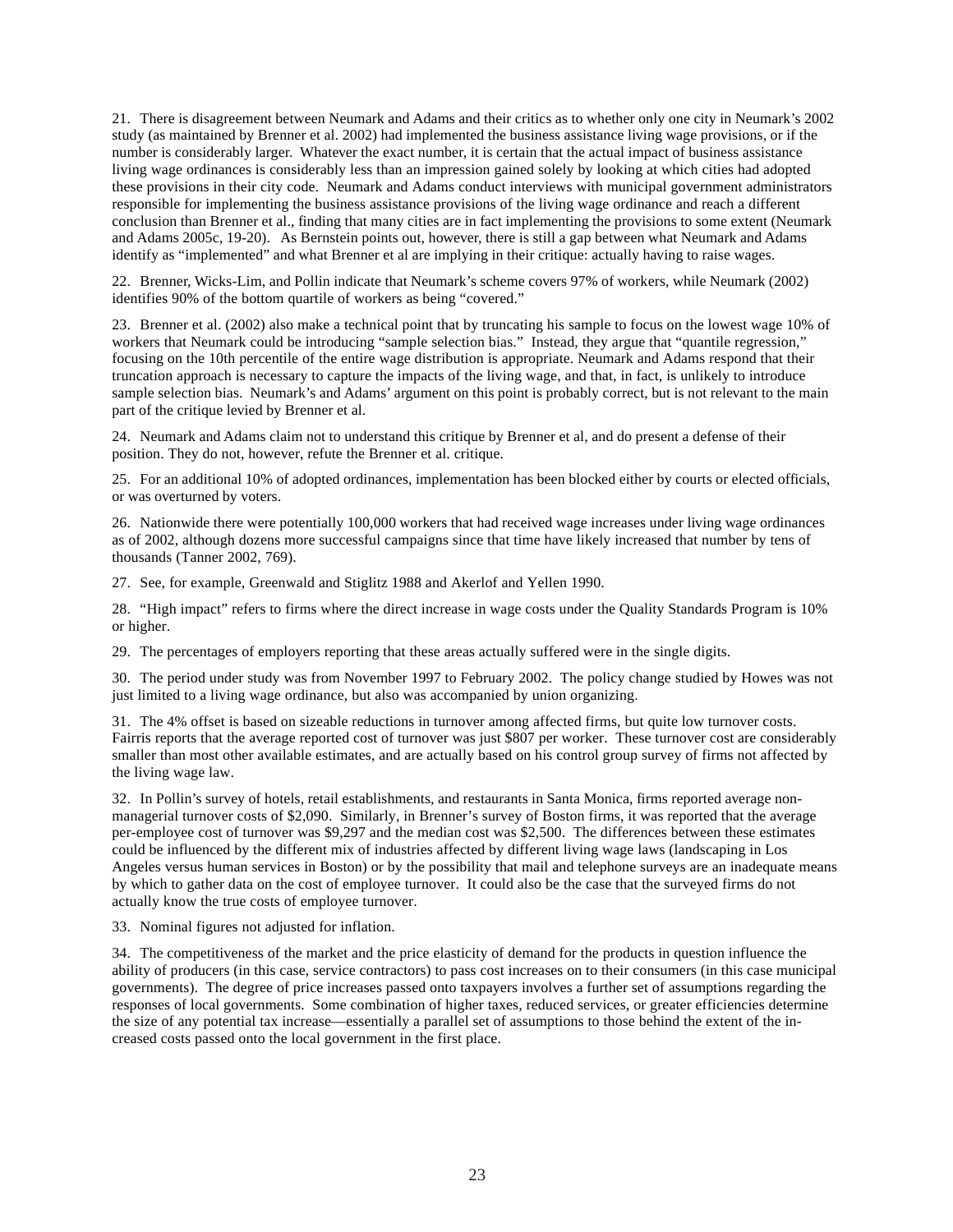# **References**

- Adams, Scott and David Neumark. 2005a. *A Decade of Living Wages: What Have We Learned?* San Francisco, Calif: Public Policy Institute of California.
- Adams, Scott and David Neumark. 2005b. The economic effects of living wage laws: a provisional review. *Urban Affairs Review*. Vol. 40, No. 2, pp. 210-45.
- Adams, Scott and David Neumark. 2005c. Living wage effects: new and improved evidence." *Economic Development Quarterly*. Vol. 19, No. 1, pp. 80-102.
- Adams, Scott and David Neumark. 2004. When do living wages bite? *Industrial Relations*. Vol. 44, No. 1, pp. 164-92.
- Akerlof, George and Janet Yellen. 1990. The fair wage-effort hypothesis and unemployment. *The Quarterly Journal of Economics*. Vol. 105, No.2, pp. 255-83.
- Baiman, Ron, Joseph Persky, and Nicholas Brunick. 2002. *A Step in the Right Direction: An Analysis of the Forecasted Costs and Benefits of the Chicago Living Wage Ordinance*. Chicago, Ill.: Center for Urban Economic Development, University of Illinois, Chicago.
- Bartik, Timothy. 2005. Thinking about local living wage requirements. *Urban Affairs Review*. Vol. 40, No. 2, pp. 269- 99.
- Bernstein, Jared. 2005. "The Living Wage Movement: What Is It, Why Is It, and What's Known About Its Impact?" in Richard B. Freeman, Joni Hersch, and Lawrence Mishel, eds., *Emerging Labor Market Institutions for the Twenty-First Century.* Chicago, Ill.: The University of Chicago Press.
- Bernstein, Jared and Jeff Chapman. 2002. *Time to Repair the Wage Floor: Raising the Minimum Wage to \$6.65 Will Prevent Further Erosion of Its Value.* Washington, D.C.: Economic Policy Institute.
- Bernstein, Jared, Chauna Brocht, and Maggie Spade-Aguilar. 2000. *How Much is Enough? Basic Family Budgets for Working Families*. Washington, D.C.: Economic Policy Institute.
- Brenner, Mark D. 2004. *The Economic Impact of Living Wage Ordinances*. Working Paper No. 80. Amherst, Mass.: Political Economy Research Institute, University of Massachusetts, Amherst.
- Brenner, Mark D. 2005. The economic impact of the Boston living wage ordinance. *Industrial Relations*. Vol. 44, No. 1, pp. 59-83.
- Brenner, Mark D. and Stephanie Luce. 2005. *Living Wage Laws in Practice: The Boston, New Haven and Hartford Experiences.* Amherst, Mass.: Political Economy Research Institute.
- Brenner, Mark, Jeannette Wicks-Lim, and Robert Pollin. 2002. *Measuring the Impact of Living Wage Laws: A Critical Appraisal of David Neumark's How Living Wage Laws Affect Low Wage Workers and Low-Income Families*. Working Paper No. 43. Amherst, Mass.: Political Economy Research Institute.
- Citro, Constance F. and Robert T. Michael, eds. 1995. *Measuring Poverty: A New Approach*. Washington, D.C.: National Academy Press.
- Elmore, Andrew J. 2003. *Living Wage Laws & Communities: Smarter Economic Development, Lower than Expected Costs*. New York, N.Y.: Brennan Center for Justice.
- Employment Policies Institute. 1998. *The Baltimore Living Wage Study: Omissions, Fabrications and Flaws.* Washington, D.C.: Employment Policies Institute.
- Fairris, David. 2005. The impact of living wages on employers: a control group analysis of the Los Angeles ordinance. *Industrial Relations*. Vol. 44, No. 1, pp. 84-105.
- Fairris, David and Michael Reich. 2005. The impacts of living wage policies: introduction to the special issue. *Industrial Relations*. Vol. 44, No. 1, pp. 1-13.
- Fairris, David, David Runstein, Carolina Briones, and Jessica Goodheart. 2005. *The Los Angeles Living Wage Ordinance: Effects on Workers and Employers*. Los Angeles, Calif.: Los Angeles Alliance for a New Economy.
- Freeman, Richard. 1995. What will a 10%...50%...100% increase in the minimum wage do? *Industrial & Labor Relations Review*. Vol. 48, No. 4, pp. 830-34.